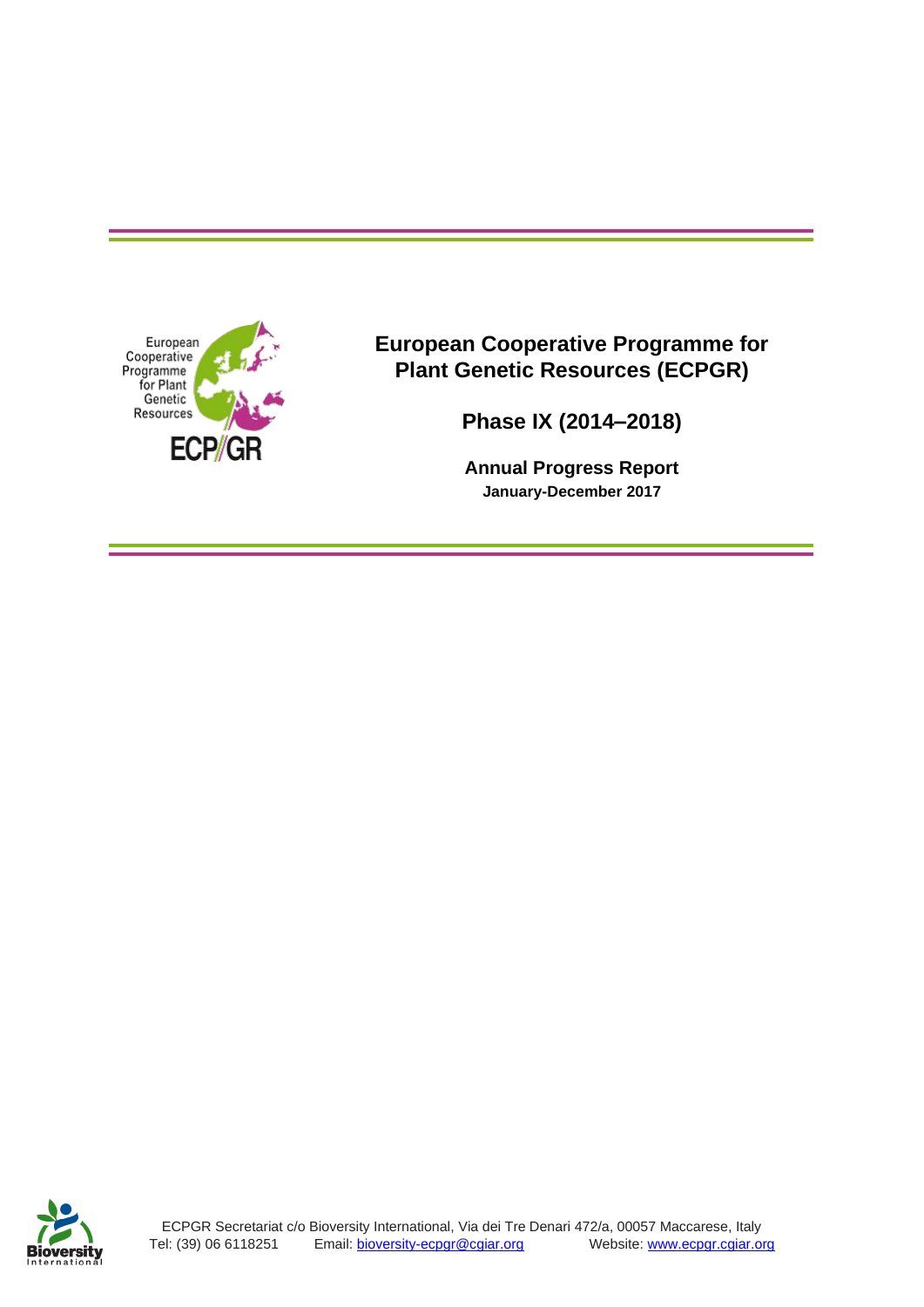

# **CONTENTS**

| 24 |
|----|

۰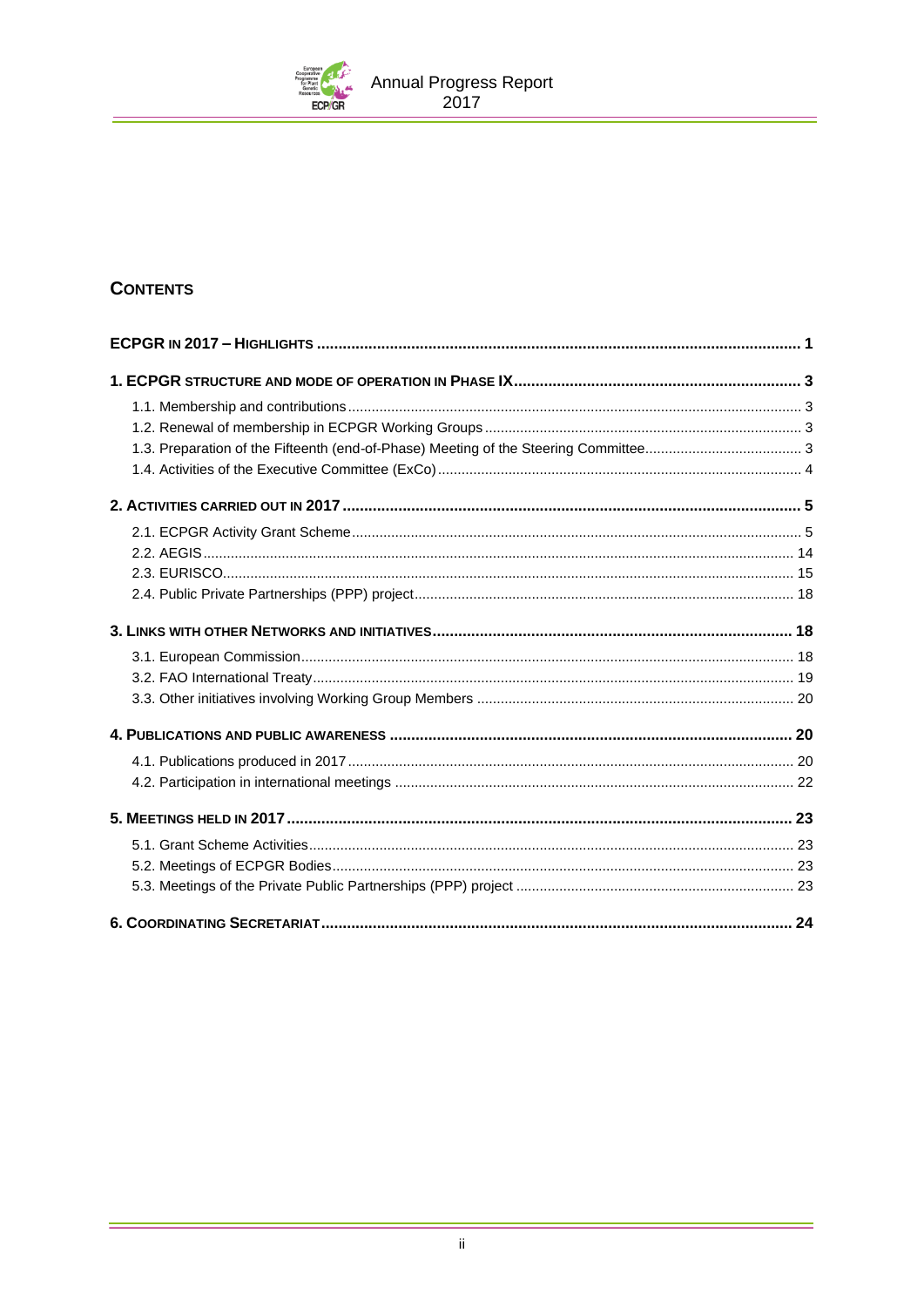

# **ECPGR IN 2017 – HIGHLIGHTS**

### **Private Public Partnerships (PPP) project**

The overall objective of this project, supported by the German Federal Ministry of Food and Agriculture (BMEL), is to work towards the establishment of Private Public Partnerships on the use of PGRFA across and for the benefit of the European region. 0

During the first phase of the project (January-July 2017) a PPP [knowledge base](http://www.ecpgr.cgiar.org/resources/ppp-private-public-partnerships/ppp-knowledge-base/) has been developed and a [workshop](http://www.ecpgr.cgiar.org/resources/ppp-private-public-partnerships/ppp-workshop/) took place in June 2017.

The second phase (August 2017–March 2018) aims to prepare a framework for a European Evaluation Network. Activities focus on the preparation of framework documents, the identification of standards and protocols that would need to be harmonized, and the development of criteria for prioritizing crops for kick-starting the implementation of the network. Recommendations will also be drafted for discussion at the ECPGR Steering Committee meeting in May 2018. The [first workshop of](http://www.ecpgr.cgiar.org/resources/ppp-private-public-partnerships/ppp-workshop-phase-ii/)  [Phase II](http://www.ecpgr.cgiar.org/resources/ppp-private-public-partnerships/ppp-workshop-phase-ii/) took place 12-13 October 2017 in Maccarese, Italy.

### **Networking among Working Groups for discussing and coordinating the implementation of ECPGR objectives (ECPGR Networking)**

This Activity, submitted jointly by all Working Group Chairs, was funded under the Fourth Call of the ECPGR Grant Scheme. Its purpose was to allow the Chairs to meet and discuss their activities and the mode of operation of ECPGR in Phase IX.

The meeting took place 16-18 October 2017 in Ljubljana, Slovenia, attended by 31 participants (Working Group Chairs, members of the ECPGR Executive Committee and the Secretariat and observers).

The Chairs presented their achievements and difficulties in the implementation of the ECPGR objectives, in particular related to AEGIS and EURISCO, and discussed solutions for improvement. The meeting came up with a set of recommendations to the Executive Committee who were meeting the next days. ExCo replies to the recommendations are included in the **ExCo meeting's report.** 

### **EURISCO**

- The **third training workshop** ([EURISCO National Focal Points Regional Training Workshop 2017\)](http://www.ecpgr.cgiar.org/working-groups/documentation-information/eurisco-national-focal-points-training-workshop-2017/) was held 12-14 September 2017 in Gatersleben, Germany. This workshop, selected under the Third Call of the ECPGR Activity Grant Scheme and sponsored by the German Federal Ministry of Food and Agriculture (BMEL), focussed on Central Europe.
- **Inclusion of characterization and evaluation (C&E) data in EURISCO**

An additional procedure for uploading C&E data to EURISCO was fully implemented and tested. This procedure provides an additional option of uploading C&E data by enabling data provider institutions to directly submit data to EURISCO.

The number of C&E data records rose by 197 361, reaching a total of 624 963. By end 2017, C&E data were provided by six countries.

### **Implementation of the multi-crop passport descriptors (MCPD) v2**

In 2017, the EURISCO infrastructure was updated to fully support the MCPD v2.1. The final changeover took place in December 2017. Henceforward, EURISCO will only accept data in the MCPD v2.1 format plus four EURISCO-specific descriptors.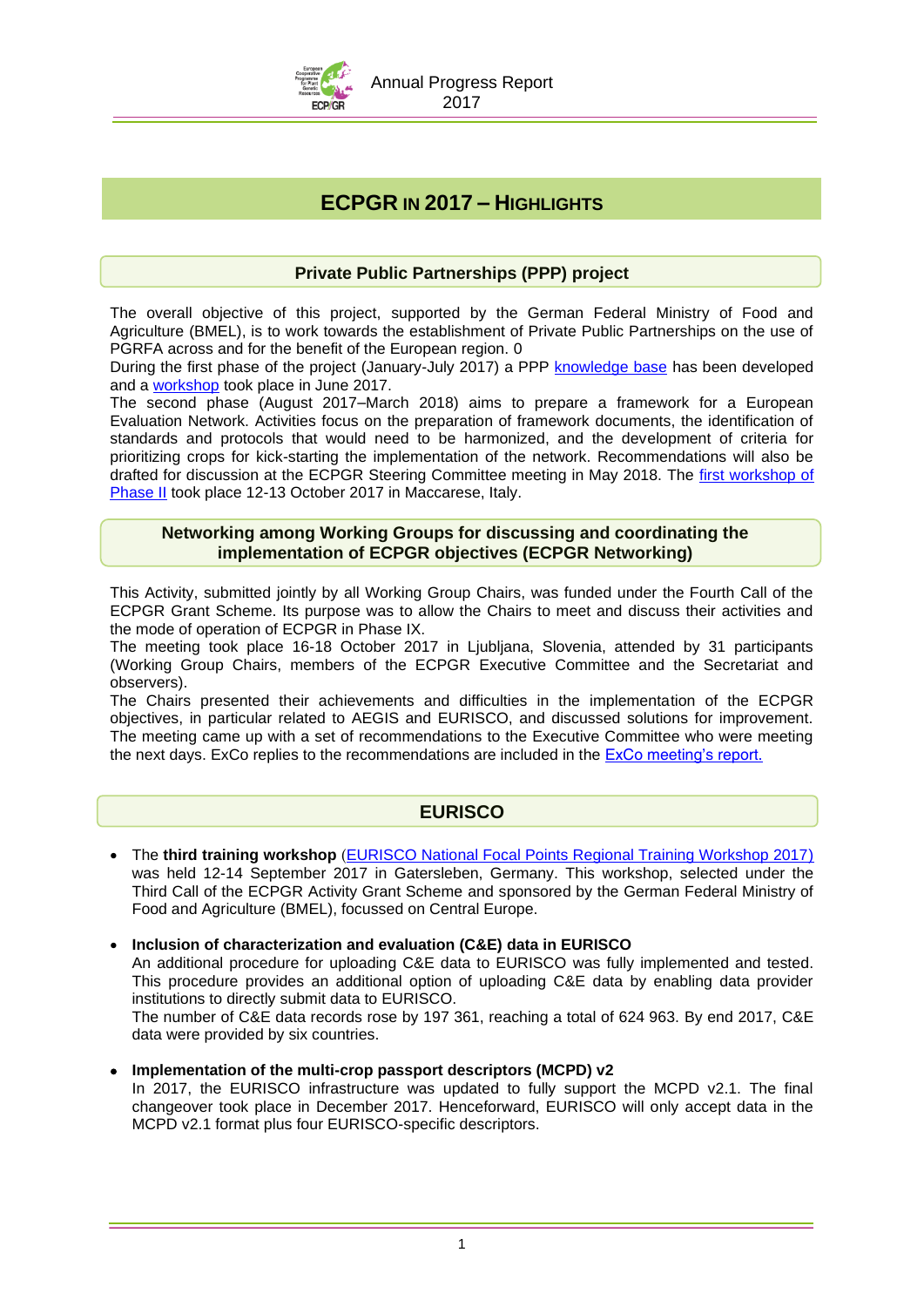

### **AEGIS**

The European Collection increased by 4442 accessions in 2017, reaching a total of 33 343 accessions from 15 countries by end 2017.

One new country (Lithuania) contributed to the European Collection in 2017.

### **Activity Grant Scheme**

A total of eight Activities were completed during 2017:

- Second Call: three out of six
- Third Call: three out of seven
- Fourth Call: two out of five.

Two new Calls were launched in 2017:

- Fifth Call (June 2017): two new proposals were approved: BETANET (*Beta* Working Group), starting in December 2017, and Prunus Alignment (*Prunus* WG), to start in February 2018.
- Sixth Call (November 2017): deadline for submission of proposals is 31 March 2018.

Overall, 28 Activities have been mobilized by the Activity Grant Scheme so far during Phase IX.

### **Horizon 2020 proposal GenResBridge**

The ECPGR Secretariat participated in the preparation of "GenRes Bridge – Joining forces for genetic resources and biodiversity management", a joint proposal of the three European networks for plant, animal and forest genetic resources (ECPGR, ERFP and EUFORGEN). The proposal is coordinated by the EUFORGEN Secretariat, which will be hosted as of January 2018 by the Finlandheadquartered European Forest Institute, at its office located in Bonn, Germany.

The project aims at developing and implementing integrated strategies for conservation and use of crop, forest and animal genetic resources as well as for wider agro-biodiversity. The respective networks' roadmaps should also be advanced, therefore benefiting the entire networks' communities, beyond the project partners. The project was submitted in February 2018.

### **Upcoming 15th (end-of-Phase) Steering Committee Meeting**

The [meeting](http://www.ecpgr.cgiar.org/about-ecpgr/steering-committee/sc15/) is organized in collaboration with the Hellenic Agricultural Organization-DEMETER (HAO-DEMETER), and will take place 15-17 May 2018 in Thessaloniki.



The ExCo will hold a one-day meeting on 14 May 2018.

### **Voluntary contribution from Germany**

In 2017, the German Federal Ministry of Food and Agriculture (BMEL) made a voluntary contribution of  $\epsilon$  218 654. These funds sponsored the Private Public Partnerships project, the EURISCO Taxonomy project, and four Grant Scheme Activities (EURISCO Training 2017, GRIN-Global, CarrotDiverse and Pomefruit C&E).

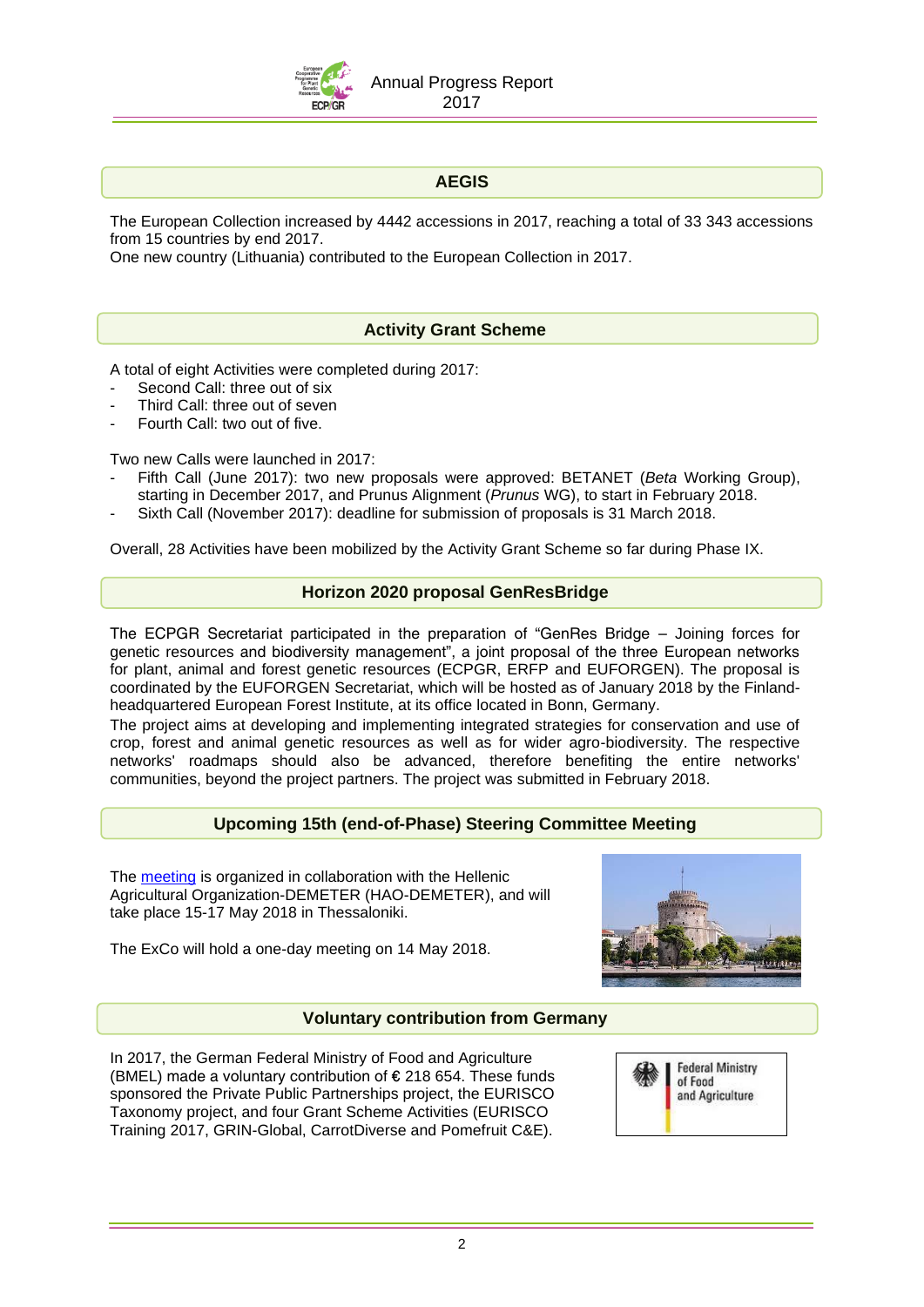

# **1. ECPGR STRUCTURE AND MODE OF OPERATION IN PHASE IX**

### **1.1. MEMBERSHIP AND CONTRIBUTIONS**

By the end of December 2017, 33 countries had signed the Letter of Agreement (LoA) for Phase IX membership (no change since last year). The list of member countries with respective dates of signature is available online [\(Membership webpage\)](http://www.ecpgr.cgiar.org/about-ecpgr/participating-members/).

Contributions for 2017 were received from all signatory member countries with the exception of Azerbaijan, Italy, Portugal and Spain.

With respect to the list of members foreseen for Phase IX, two countries had not signed the LoA, but had already sent their contributions for 2014-2017 (Belgium and Macedonia FYR). Additionally, Bosnia and Herzegovina contributed in kind for 2014-2015 (expenses for the hosting of the Steering Committee meeting in 2016), while Israel paid the contribution for 2014, but was no longer able to contribute since then. Finally, Poland neither signed the LoA nor paid their contributions.

In 2017, the German Federal Ministry of Food and Agriculture (BMEL) made a voluntary contribution of  $\epsilon$  218 654. These funds sponsored the Private Public Partnerships project, the EURISCO Taxonomy project, and four Grant Scheme Activities (EURISCO Training 2017, GRIN-Global, CarrotDiverse and Pomefruit C&E). Additional funds received for the Grant Scheme corresponded to an overall increment of the total country quota. These were raised from 757 to 905 and redistributed to the countries, following the agreed procedure in the ECPGR Terms of Reference.

### <span id="page-4-0"></span>**1.2. RENEWAL OF MEMBERSHIP IN ECPGR WORKING GROUPS**

### **Working Group members**

National Coordinators provided updates and new nominations throughout the year. The [lists of WG](http://www.ecpgr.cgiar.org/contacts-in-ecpgr/working-group-members-and-chairs/)  [members,](http://www.ecpgr.cgiar.org/contacts-in-ecpgr/working-group-members-and-chairs/) including their respective categories of expertise, are available online and are constantly being updated.

### **Working Group Chairs**

The **Potato Working Group** Chair, Anca Baciu, from Romania, resigned in January 2017 and was replaced in March 2017 by Veli-Matti Rokka, from Finland.

The full list of [New Chairs for ECPGR Working Groups during Phase IX](http://www.ecpgr.cgiar.org/contacts-in-ecpgr/working-group-chairs/) is available online.

### **1.3. PREPARATION OF THE FIFTEENTH (END-OF-PHASE) MEETING OF THE STEERING COMMITTEE**

According to the decisions of the ExCo at its ninth meeting in December 2016, the following activities were carried out: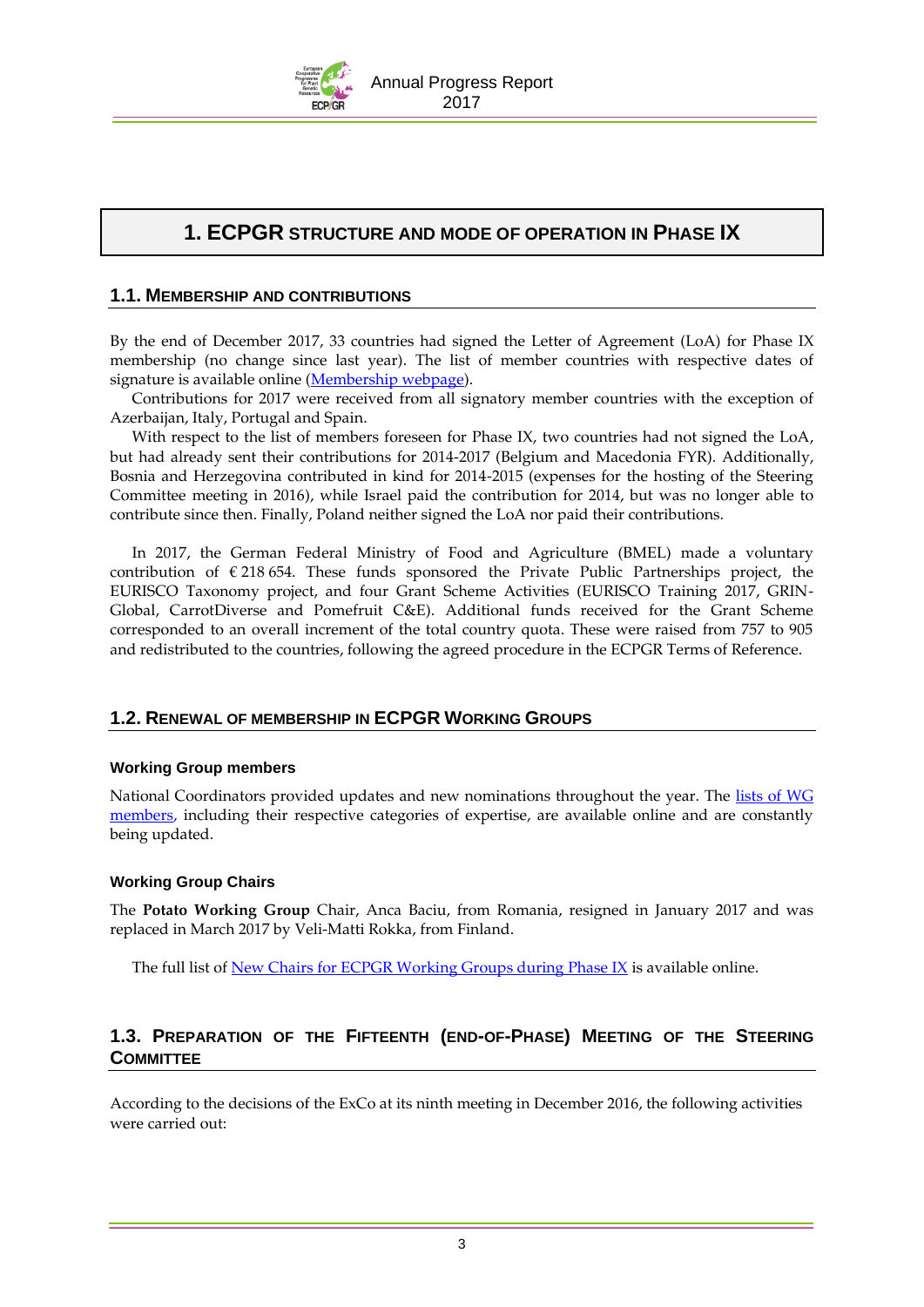

### **Identification of venue and date**

The 15th (end-of-Phase) ECPGR Steering Committee meeting will take place 15-17 May 2018 in Thermi-Thessaloniki (Greece).

### **Preparation of background documents**

### - **Draft revised and updated objectives of ECPGR**

The Secretariat prepared a preliminary revised list of outcomes/outputs and circulated it in May 2017 to obtain comments from both the SC and the WG Chairs (and the WGs' membership). Based on comments received, the Secretariat prepared a second draft which was discussed at the "ECPGR Networking" meeting held in October 2017. The final draft was included among the background documents to be discussed at the 15th SC meeting in May 2018.

#### - **Proposed Mode of Operation for Phase X**

The Secretariat prepared a preliminary draft presented at the "ECPGR Networking" meeting for discussion and comments. This document was received positively. The final draft will be presented at the 15th SC meeting.

#### - **Online surveys**

In December 20107, the Secretariat launched the online surveys directed at the National Coordinators regarding progress in the implementation of the ECPGR Objectives. Specific surveys were also sent to the Chair of the Documentation and Information WG, EURISCO Coordinator, and Chair of Wild Species Conservation in Genetic Reserves WG. Replies were requested by 15 February 2018. Results will be synthetized in a background document for the SC meeting.

#### - **WG Chairs' reports**

The Secretariat prepared the templates to harmonize the Chairs' reports on activities carried out during Phase IX. The templates are pre-compiled with information and data available to the Secretariat*.* 

#### - **Communication Strategy**

A Task Force composed of G. Ðurić, Jens Weibull, Szonja Csörgö and Marc Lateur prepared a first draft "Communication and public relations strategy", which was appreciated and commented by the ExCo. A final draft will be prepared by the Task Force and included as a background document for discussion.

- **Technical and Financial reports about Phase IX**  The Secretariat will prepare these reports early 2018.

# **1.4. ACTIVITIES OF THE EXECUTIVE COMMITTEE (EXCO)**

At the end of 2017, the ExCo was composed of Eva Thörn (Chair), Gordana Ðjurić, Flavio Roberto De Salvador, Külli Annamaa, Marc Lateur and Lorenzo Maggioni (*ex officio*).

The ExCo held one meeting in 2017:

**-** Tenth meeting, 19-20 October 2017, Ljubljana, Slovenia (back-to-back with the ECPGR Networking meeting).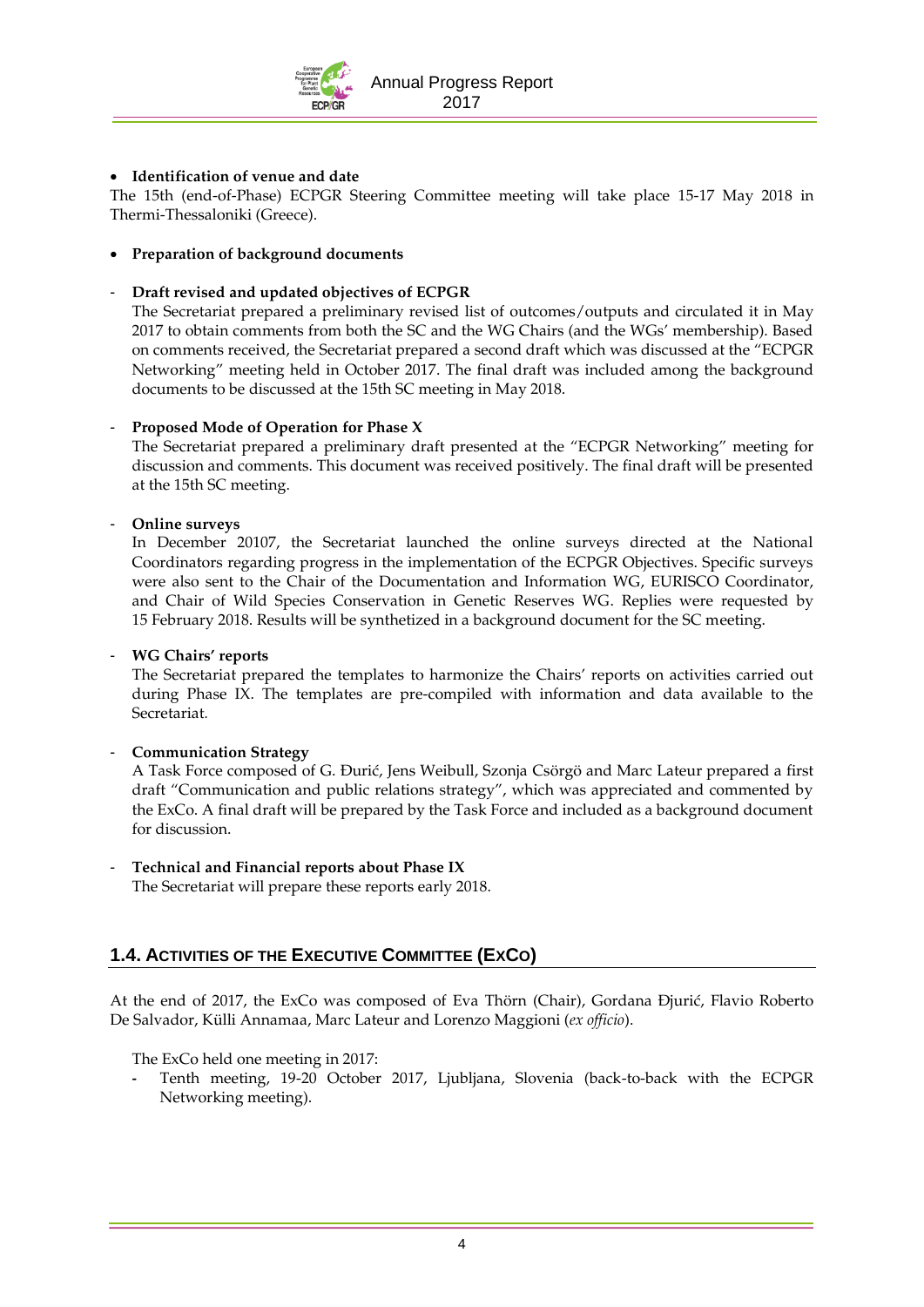

During 2017, the main activities of the ExCo were related to the following items:

- **Selection and appointment of the Potato WG Chair**  See above, 1.2, p. [3.](#page-4-0)
- **Evaluation, selection and awarding of proposals submitted under the ECPGR Grant Scheme** Proposals for the Fifth Call were selected and awarded (see details below, p[. 13\)](#page-14-0). The Sixth Call for proposals was proposed and subsequently launched in November 2017 (see below, p. [14\)](#page-15-0).
- **Participation of ExCo Chair in technical and public awareness meetings**
	- **-** EUCARPIA Genetic Resources 2017. Crop diversification in a changing world: Mobilizing the green gold of plant genetic resources. 8–11 May 2017, Montpellier, France
	- **-** Horizon2020 Coordination and Support Action SFS-28-2018. Joining forces for GenRes and biodiversity management, 6-8 November 2017, Rome, Italy
	- **-** Hearing on "Genetic diversity, conservation and crop wild relatives", 7 December 2017, Brussels, Belgium.

# **2. ACTIVITIES CARRIED OUT IN 2017**

### **2.1. ECPGR ACTIVITY GRANT SCHEME**

*Note: for all Activities, details on the implementation and reports can be found on the respective webpages.* 

### **2.1.1. First Call**

**Eight Activities** had been selected in December 2014 (see Outcomes of the First Call).

**By the end of 2016,** all Activities were completed and two final reports were expected.

The status at end 2017 is given below. More details on the implementation and reports can be found on the respective Activity webpages.

**[Genetic diversity of](http://www.ecpgr.cgiar.org/working-groups/beta/gedipa/)** *Patellifolia* **species (GeDiPa)**

Working Group: *Beta*

Duration: 24 months (January 2015-December 2016)

The interim Activity report (February-December 2015) had been published in January 2016 (see annual report 2016). The final Activity report was finalized and published in July 2017.

Partners in Spain, Portugal and Germany jointly analysed the patterns of genetic diversity of the genus *Patellifolia*, a crop wild relative of cultivated beets. The action aimed at the identification of collection gaps and the identification of Most Appropriate Accessions (MAAs) and Most Appropriate Wild Populations (MAWPs) on an informed basis. To this end, a set of polymorphic SSR markers for *Patellifolia* was developed and used to study the geographic distribution of genetic diversity within the species as well as the genetic differentiation between occurrences sampled in the distribution area on site. The results were published online in the final Activity report as well as in two open access papers available from the Activity webpage. The final report includes a list of proposed sites for genetic reserves in Portugal and Spain. A list of 21 candidate accessions for inclusion into AEGIS is also given. These are conserved *ex situ* in Germany (5), Portugal (3) and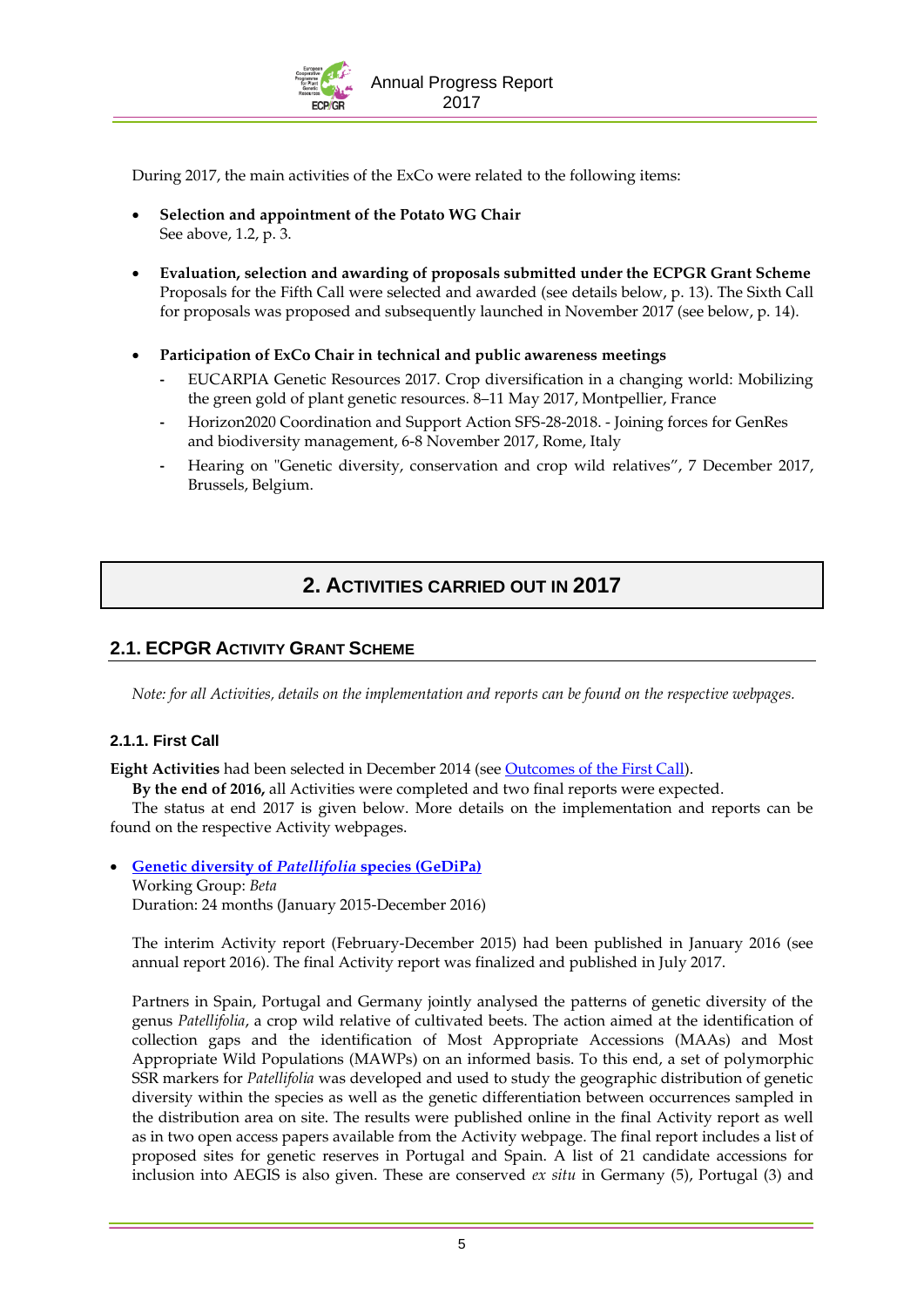

UK (8) or should be collected from *in situ* populations in Portugal (2) and Spain (3). The respective NCs are recommended to take steps for actual inclusion of these accessions into the AEGIS European Collection.

 **[Building and promoting a European](http://www.ecpgr.cgiar.org/working-groups/maluspyrus/ecohispy/)** *Pyrus* **collection - a case study (EcoHisPy)** No further information was received. The final report is still expected.

### **2.1.2. Second Call**

**Six Activities** had been selected in 2016 for funding (more details from the webpage [Outcomes of the](http://www.ecpgr.cgiar.org/funding-opportunities/outcomes-of-the-second-call/)  [Second Call\)](http://www.ecpgr.cgiar.org/funding-opportunities/outcomes-of-the-second-call/).

By the **end of 2017**, three Activities were completed (EURISCO Training 2016, CWR Conservation strategies and InWiGrape) and three were slightly extended to allow processing of results and preparation of the final reports (EU.CHERRY, Barley C&E Data and [ForageDataAccess.](http://www.ecpgr.cgiar.org/working-groups/forages/foragedataaccess/) )

Summaries of the implementation status at end 2017 are given below. More details on the implementation and reports can be found on the respective Activity webpages.

 **[EURISCO National Focal Point regional training workshop 2016 \(EURISCO Training 2016\)](http://www.ecpgr.cgiar.org/working-groups/documentation-information/eurisco-training-workshop-2016/))** Working Group: Documentation and Information Duration: 0.5 month (workshop)

The report of the workshop held 12–14 October 2016 in Angers, France (see annual report 2016) was finalized and published online in March 2017.

 **[Promoting implementation of national and regional crop wild relative \(CWR\) conservation](http://www.ecpgr.cgiar.org/working-groups/wild-species-conservation/cwr-conservation-strategies/)  [strategies through sharing of knowledge and experience to create an integrated European](http://www.ecpgr.cgiar.org/working-groups/wild-species-conservation/cwr-conservation-strategies/)  [strategy for CWR conservation \(CWR Conservation Strategies\)](http://www.ecpgr.cgiar.org/working-groups/wild-species-conservation/cwr-conservation-strategies/)** Working Group: Wild Species Conservation in Genetic Reserves Duration: 12 months (January-December 2016)

The Proceedings of the Joint Nordic/ECPGR Workshop on "Crop wild relative conservation strategies" held 19–22 September 2016 in Vilnius, Lithuania (see annual report 2016) and the Final Activity report were finalized and published online in April 2017.

 **[Increasing the efficiency of conservation of wild grapevine genetic resources in Europe](http://www.ecpgr.cgiar.org/working-groups/vitis/inwigrape/)** (**[InWiGrape](http://www.ecpgr.cgiar.org/working-groups/vitis/inwigrape/)**) Working Group: *Vitis* Duration: 12 months (January-December 2016) – extended to March 2017

InWiGrape aimed to harmonize protocols referring to genetic resources of wild grapevine (*Vitis vinifera* subsp. *sylvestris*). The various aspects of conservation including bibliographical references, identification in the wild, *in situ* and *ex situ* conservation were discussed. The distribution map of *Vitis vinifera* subsp. *sylvestris* populations in Europe became accessible online through the [European](http://www.eu-vitis.de/index.php) *Vitis* Database. A research article about basic principles for *Vitis vinifera* subsp. *sylvestris*  conservation was published in the [Vitis Journal of Grapevine Research \(Vol. 56, No 3\).](https://ojs.openagrar.de/index.php/VITIS/article/view/8188) The descriptors and the map will assist different stakeholders working on biodiversity and ecosystems in more effective conservation of wild grapevine genetic resources.

The final Activity Report and related data (InWiGrape bibliography) were finalized and published online in June 2017.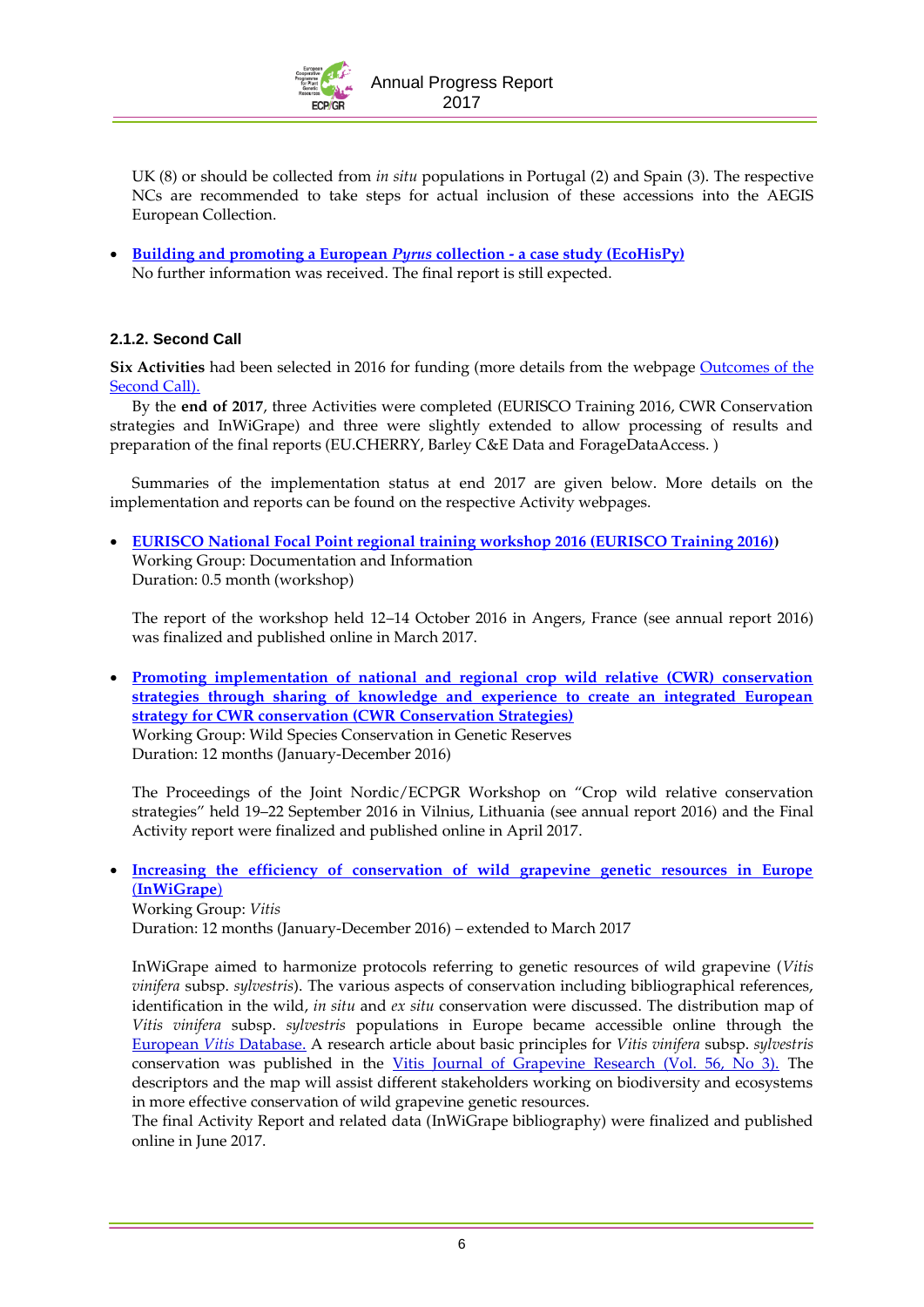

<span id="page-8-0"></span> **[Collaborative action for updating, documenting and communicating the cherry patrimonial](http://www.ecpgr.cgiar.org/working-groups/prunus/eucherry/)  [richness in EU \(EU.CHERRY\)\)](http://www.ecpgr.cgiar.org/working-groups/prunus/eucherry/)**

Working Group: *Prunus* Duration: 12 months (March 2016-February 2017) – extended to end April 2017

The Activity continued with the involvement of partners from the [COST Action FA1104 on](http://www.cost.eu/COST_Actions/fa/FA1104)  "Sustainable production of high[-quality cherries for the European market](http://www.cost.eu/COST_Actions/fa/FA1104)".

During spring 2017, SSR analysis of 324 cherry accessions from 19 countries was performed (EU.CHERRY and COST CHERRY partners): 192 of the samples appeared to be unique, and the 132 other samples were grouped as 39 unique genotypes. This result will be compared to the result of the analysis of the characterization and evaluation (C&E) data. C&E data from 187 accessions (EU.CHERRY partners only) were also compiled and curated. The analysis of those data is expected to identify the first core of European sweet cherry accessions candidates to entering AEGIS.

In 2018 the EU.CHERRY partners will complete the C&E dataset, especially data lacking for first priority descriptors. The completed and corrected dataset could then be uploaded to EURISCO and the European *Prunus* Database (EPDB).

The final Activity report is under way and expected to be submitted early 2018.

 **[Integration of barley characterization and evaluation into EURISCO, and development of](http://www.ecpgr.cgiar.org/working-groups/barley/barley-ce-data/)  [specifications for a barley crop portal, with a focus to improve the AEGIS collection \(Barley](http://www.ecpgr.cgiar.org/working-groups/barley/barley-ce-data/)  [C&E Data\)](http://www.ecpgr.cgiar.org/working-groups/barley/barley-ce-data/)** Working Group: Barley Duration: 15 months (September 2016-November 2017)

and

 **[AEGIS progress and improved access to data on European Forage PGR \(ForageDataAccess\)\)](http://www.ecpgr.cgiar.org/working-groups/forages/foragedataaccess/)** Working Group: Forages

Duration: 15 months (September 2016-November 2017)

Partners of the Barley C&E Data and ForageDataAccess Activities held their Joint Workshop 14-16 March 2017 in Malmö, Sweden. The focus of the meeting was on the new C&E module in EURISCO, AEGIS progress, future plans for the WGs including discussions about the possibility of European Crop Portals for forages and barley. The meeting produced a list of recommendations regarding how to progress with AEGIS, C&E data in EURISCO, quality of the data presented in EURISCO and visibility of European genetic resources, C&E data, EURISCO and ECPGR.

Both activities were extended and the final reports are expected by end of May 2018.

### **2.1.3. Third Call**

**Seven Activities** had been selected in 2016 for funding (more details from the webpage [Outcomes of](http://www.ecpgr.cgiar.org/funding-opportunities/outcomes-of-the-third-call/)  [the Third Call\)](http://www.ecpgr.cgiar.org/funding-opportunities/outcomes-of-the-third-call/).

Three Activities were completed in 2017 (CCLEAFY, EURISCO Training 2017 and GrapeOnFarm). Two Activities were extended to allow for analysis of data (TRISECA and SMARTLEG).

Two Activities are still running and will end in 2018 (LINKAGES and MAPEUROCOLLECTION).

Summaries of the implementation status at end 2017 are given below. More details on the implementation and reports can be found on the respective Activity webpages.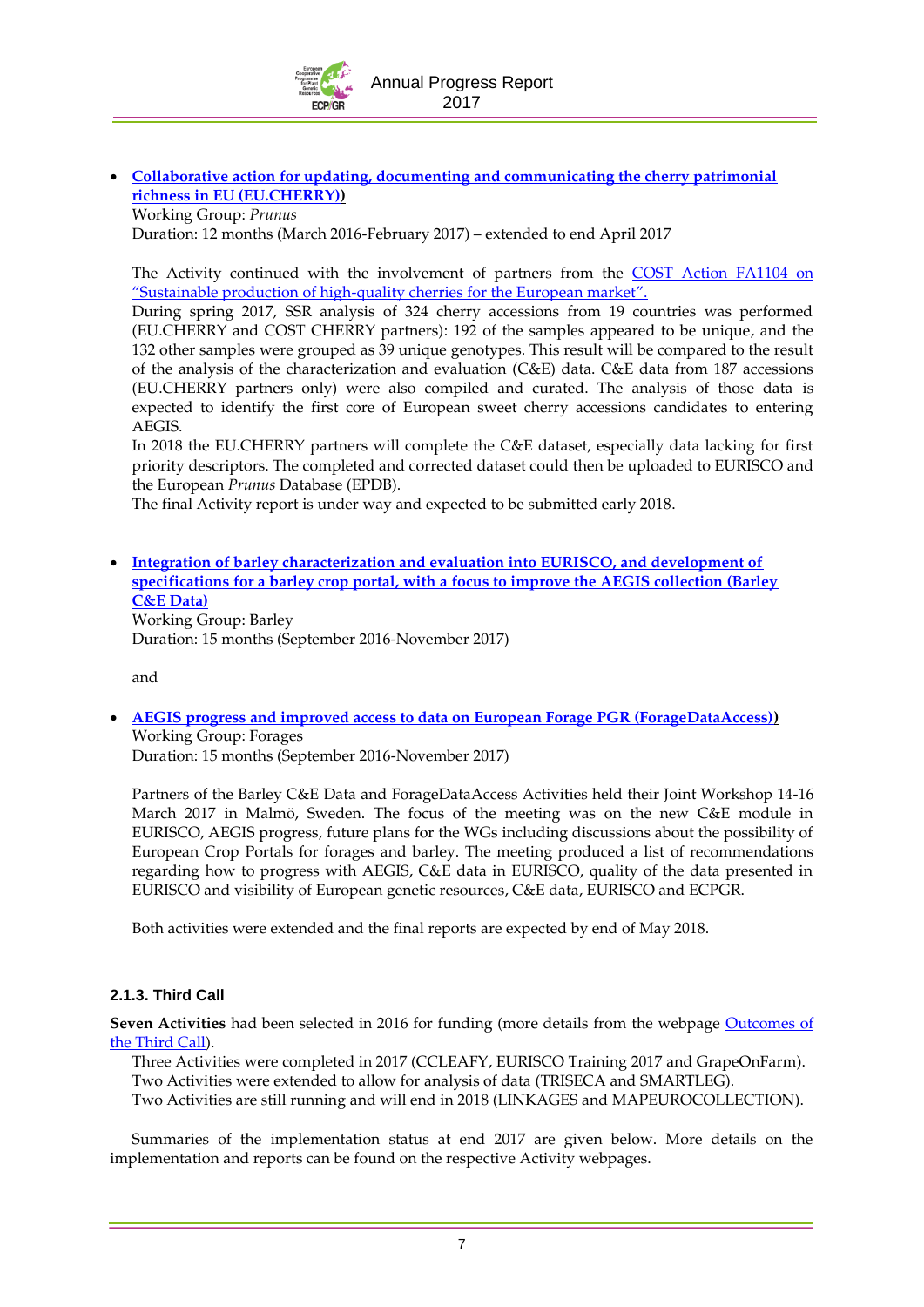

 **[Consequences of climate change for conserving leafy vegetables CWRs in Europe \(CCLEAFY\)](http://www.ecpgr.cgiar.org/working-groups/leafy-vegetables/ccleafy/)**) Working Group: Leafy Vegetables Duration: 10 months (September 2016-June 2017)

This study aimed to assess threat levels for the main leafy vegetable crop wild relatives (CWR) occurring in the European region and to provide recommendations for their conservation. An inventory was made of the genepools of 19 leafy vegetable crops, from which nearly 30 CWR that have their main distribution in the European region were selected for further analysis. None of the examined CWR are considered threatened in Europe by the IUCN Red List, but climate change is expected to reduce the future distribution of the majority of these species in the European region. The examined CWR are not actively conserved *in situ* and, with the exception of *Lactuca serriola*, are poorly conserved *ex situ*. Therefore, it was recommended to increase the number of accessions with MLS and AEGIS status to ensure both accessibility and proper conservation of samples. This will necessarily also involve more representative *ex situ* collections throughout the species range. Considering that climate change is expected to shift the distribution range of many species northwards, the expected effects of *in situ* conservation on the survival of species in southern regions need to be examined on a case-by-case basis. Climate change will increase the importance of north-western Europe as *in situ* conservation area because of its refuge function for migrating species. A high conservation priority should be given to species that have their main distribution in the southern part of the European region and that are not expected to migrate northwards, such as nearly all artichoke CWR and *Asparagus maritimus*.

The final Activity report and related appendices were finalized and published online in October 2017.

### <span id="page-9-0"></span>**[EURISCO National Focal Points Regional Training Workshop 2017](http://www.ecpgr.cgiar.org/working-groups/documentation-information/eurisco-national-focal-points-training-workshop-2017/)**

Working Group: Documentation and Information Duration: 0.5 month (workshop)

This activity was sponsored by the German Federal Ministry of Food and Agriculture (BMEL). The workshop took place 12-14 September 2017 in Gatersleben, Germany, with main focus on National Inventory Focal Points from Central Europe. It brought together 14 participants. Besides providing the basic training elements, special attention was paid to increasing the volume of C&E data records in EURISCO.

Hands-on training was performed for ten National Inventory Focal Points (Albania, Belarus, Bulgaria, Finland, Germany, Hungary, Italy, Latvia, Romania and Slovakia), while two other Focal Points (Portugal and Spain) were invited but were unable to attend. Following from the meeting, three of the participating countries uploaded C&E data: Romania (11 420 records), Germany (5850 records) and Latvia (121 records). Considering that data preparation in the necessary format is time-consuming, it can be expected that additional data will be added by trained Focal Points in the near future.

The workshop report was finalized and published online in November 2017.

### **[Identification and updating data of eligible AEGIS accessions in both wheat and rye species](http://www.ecpgr.cgiar.org/working-groups/wheat/triseca/)  [\(TRISECA\)](http://www.ecpgr.cgiar.org/working-groups/wheat/triseca/)**

Working Group: Wheat Duration: 16 months (September 2016-December 2017)

The meeting of the Activity Partners took place 3-4 October 2017 in Radzików, Poland, attended by 11 participants. Partners presented the status of their AEGIS candidate accessions and the update of both passport and C&E data. The meeting discussed the representativity of the full AEGIS wheat and rye collection and studied carefully the possible gaps within passport data, C&E data and geographical origins of accessions. The management of this AEGIS collection and possible future activities of the Wheat Working Group were proposed and discussed.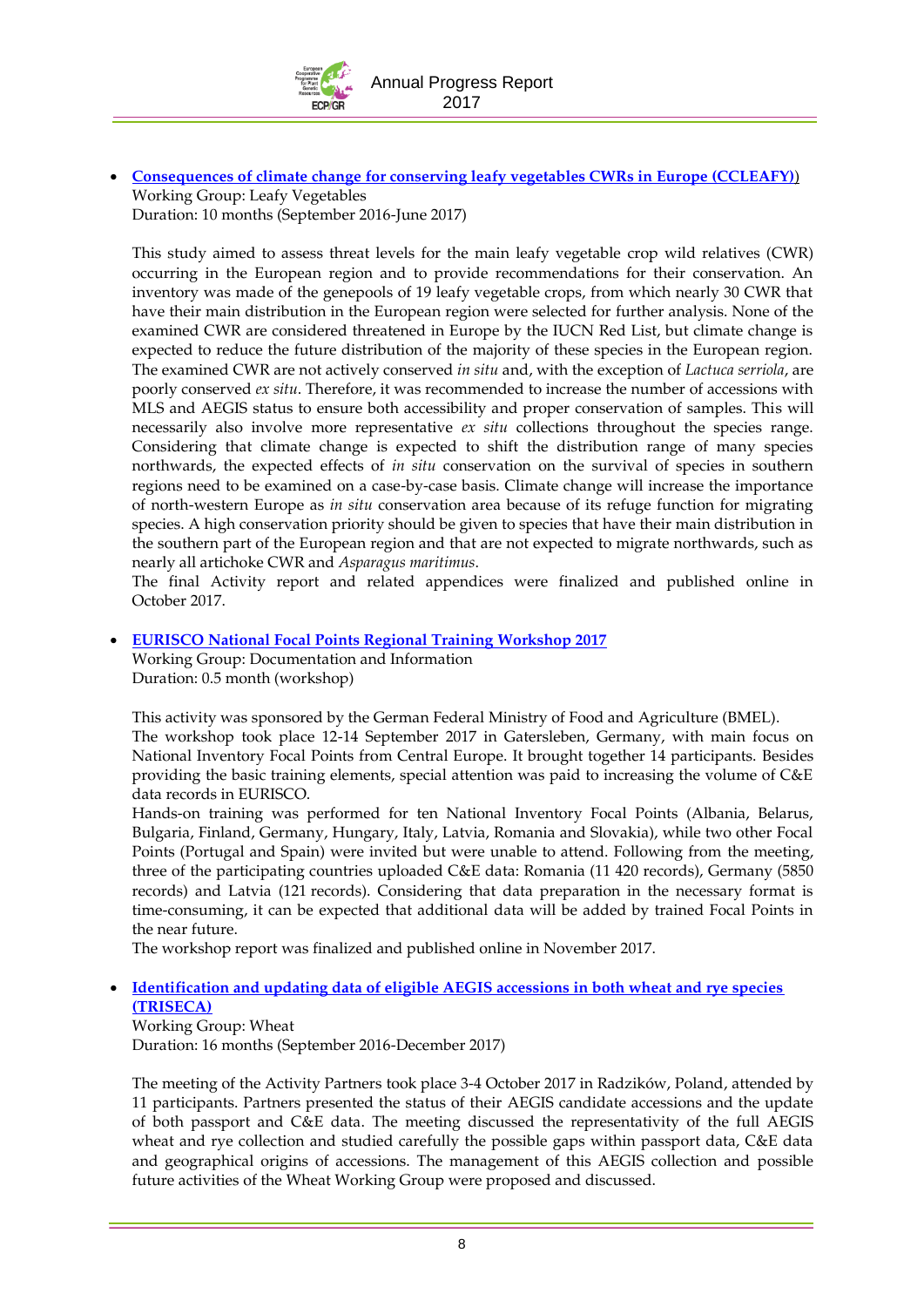

Updated passport and C&E datasets for wheat and rye were compiled and sent in December 2017 to central database managers of both species for updating of the respective databases. A total of 885 new accessions of both wheat and rye species have been defined as new candidate accessions and evaluated. Both passport and C&E data are planned to be added in EURISCO and flagged as AEGIS candidate accessions at the beginning of 2018.

**[Efficient management of resources for smart legumes utilization \(SMARTLEG \)](http://www.ecpgr.cgiar.org/working-groups/grain-legumes/smartleg/)**

Working Group: Grain Legumes Duration: 12 months (January 2017-December 2017)

The SMARTLEG project meeting was held 25-26 April 2017 in Ljubljana, Slovenia, attended by 20 participants. Planning of molecular analyses to be conducted at the genetic laboratory of the Agricultural Institute of Slovenia (AIS) and morphological evaluations in the experimental fields of all project members' countries were discussed and the methodology for morphological evaluations and the reference genotypes were agreed upon.

Morpho-numerical characterization was carried out for *P. coccineus* seeds characteristics, and each partner evaluated morphological characteristics of the selected accessions in the field. All selected accessions from different geographic origins (from participating and self-funded partner collections), were evaluated using SSR molecular marker analysis.

In addition, the strategy to obtain self-derived progeny from *P. coccineus* and DNA extraction method suited for genotyping by sequencing was devised. For that purpose, all 140 accessions were planted in the greenhouse at AIS and self-pollinated by hand.

Altogether 207 accessions were characterized from Austria (16), Bosnia and Herzegovina (18), Italy (7), Macedonia FYR (32), Romania (12), Serbia (12), Slovakia (57) and Slovenia (53). Multiple variable analysis was carried out for quantitative traits of seed from different geographic origins. More details are available on the Activity webpage.

Results of the Activity are expected to contribute new data to EURISCO and new bean accessions to AEGIS.

The final report is expected to be completed by the end of March 2018.

**[Assessing linkages between genebanks and direct users \(LINKAGES\)](http://www.ecpgr.cgiar.org/working-groups/on-farm-conservation/linkages/)**

Working Group: On-farm Conservation and Management; Documentation and Information Duration: 18 months (January 2017-June 2018)

The kick-off meeting was held on 12 January 2017 at Bioversity International, Maccarese, Italy. Its purpose was to agree on survey instruments that would be used in the project to assess the extent to which genebank materials are accessible to direct users such as on-farm conservation communities. Further to the meeting, the two survey instruments were developed, to gather information from *ex situ* and on-farm communities respectively. The surveys asked each stakeholder group to describe their experience with requesting and distributing germplasm for direct use purposes.

The link to the online *ex situ* survey was sent on 25 September 2017 to ECPGR National Coordinators for distribution to European genebank curators; by end 2017, 43 responses had been received from genebank curators in 21 countries.

The on-farm survey will be translated into five languages (English, French, German, Italian and Spanish) and distributed early 2018 to seed network partners in Europe for circulation to their communities of practice. These networks will include Rete Semi Rurali (Italy), Réseau Semences Paysannes (France), Red de Semillas (Spain), Arche Noah (Austria), Pro Specie Rara (Switzerland and Germany) and possibly others.

The results of both surveys will be analysed during March 2018 and discussed at the final workshop, organized in collaboration with the Diversifood project [\(www.diversifood.eu\)](http://www.diversifood.eu/) planned to be held in June in Italy.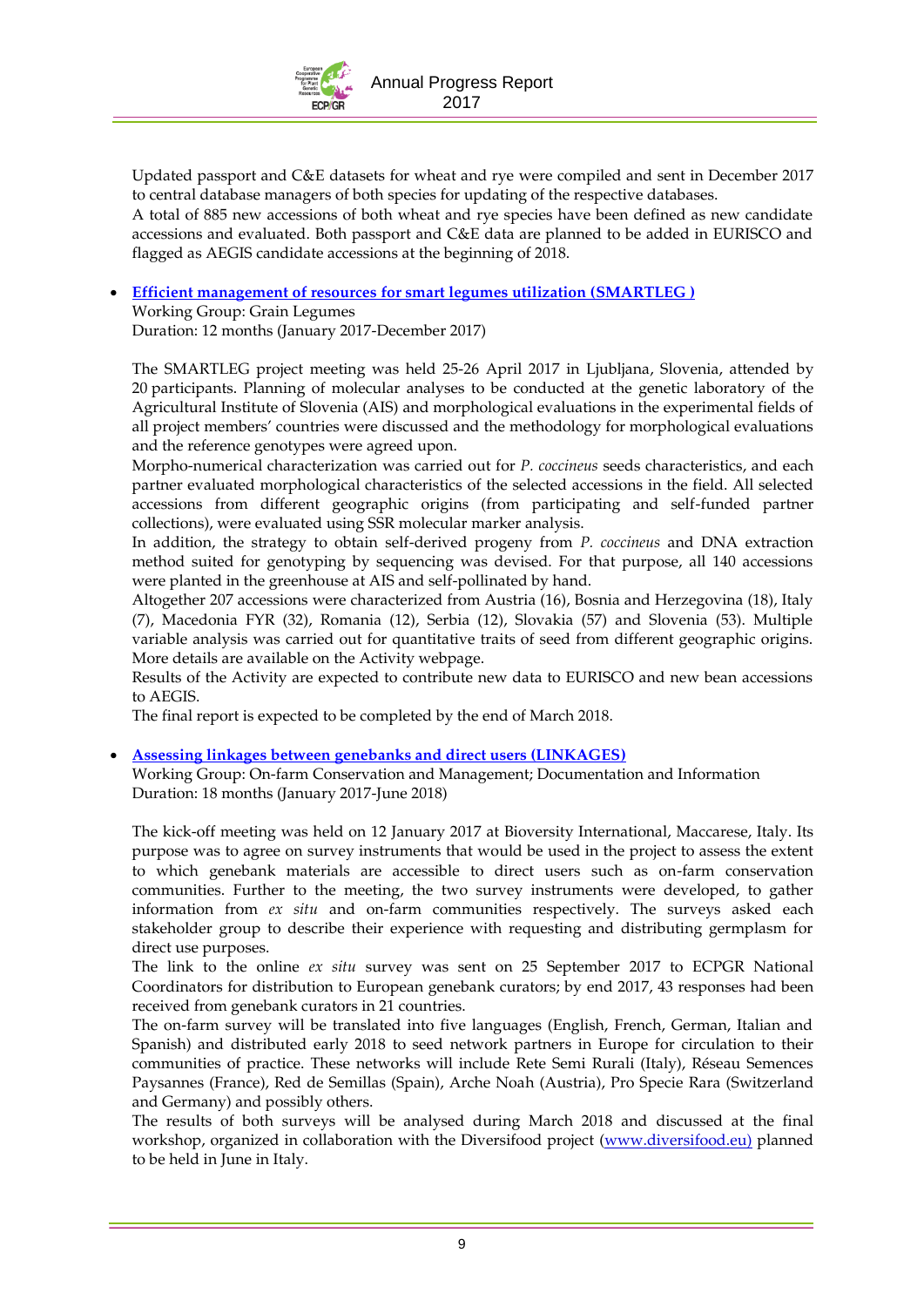Annual Progress Report 2017

 **[Promoting the implementation and the establishment of the European MAP Collection](http://www.ecpgr.cgiar.org/working-groups/medicinal-and-aromatic-plants/map-eurocollection/)  (MAP [EUROCOLLECTION\)](http://www.ecpgr.cgiar.org/working-groups/medicinal-and-aromatic-plants/map-eurocollection/)**

Working Group: Medicinal and Aromatic Plants

Duration: 12 months (original dates postponed and extended to April 2017-end 2018)

The MAP EUROCOLLECTION meeting was held 27-28 April 2017 in Braga, Portugal. The Activity partners from nine countries presented updates of their national collections, and discussed and agreed criteria for inclusion of accessions in the AEGIS European Collection. They also revised the crop-specific standards to be used for orthodox seeds as part of the AEGIS Quality System and decided to start a revision and update process, including the finalization of missing descriptors for *Achillea millefolium, Artemisia absinthium* and *Gentiana lutea*.

Project members are preparing for multiplication of candidate AEGIS accessions in 2018 and for their inclusion in the European Collection.

Romania already flagged 54 MAP accessions as part of AEGIS.

The Activity is expected to be completed by autumn 2018.

 **[On-farm inventory of minor grape varieties in the European](http://www.ecpgr.cgiar.org/working-groups/vitis/grapeonfarm/)** *Vitis* **Database (GrapeOnFarm)** Working Group: *Vitis*

Duration: 12 months (January 2017-December 2017)

The GrapeOnFarm partners met in Geilweilerhof, Germany on 10 October 2017 to discuss project activities.

With the intention to establish an inventory of growers of minor grape cultivars, a short and simple text in different languages was elaborated to reach wine grape growers and then disseminated via professional press media. The GrapeOnFarm initiative was also presented at diverse occasions (meetings of wine grape growers associations, conferences, etc.). In spite of the efforts, there was almost no feedback from wine grape growers, with exceptions from Albania, Montenegro and Serbia. Reasons for the lack of interest by grape growers were discussed, e.g. additional work, too many descriptors, no benefit for the grower to be listed on the European level, fear of control, some of the varieties are not on the national list.

Agreed on-farm descriptors were slightly modified, including four categories: grower, variety preserved, vineyard description and commitments. The GrapeOnFarm Descriptor data provided to the Activity Coordinator will be made available through publication in the European *Vitis*  Database.

The workshop discussed and summarized criteria to determine vulnerability of rare historical varieties. Considering that it is urgent to advance the process for legal inclusion of rare historical varieties in national variety catalogues, a survey was carried out by the GrapeOnFarm group, revealing a large heterogeneity and disparity between the countries' legislations. To assist governments in finding a solution and involving the European Commission, the experts of the GrapeOnFarm group made a proposition on the ideal preconditions for national registration. A table summarizing the countries' national procedures and suggestions for adapting legislation to achieve the safeguard of rare historical varieties was compiled and made available online.

### **2.1.4. Fourth Call**

**Five Activities** had been selected in 2016 for funding (more details from the webpage [Outcomes of the](http://www.ecpgr.cgiar.org/funding-opportunities/outcomes-of-the-fourth-call/)  [Fourth Call\)](http://www.ecpgr.cgiar.org/funding-opportunities/outcomes-of-the-fourth-call/).

Three Activities were sponsored by the German Federal Ministry of Food and Agriculture (BMEL): GRIN-Global, Pomefruit C&E and CarrotDiverse.

By the **end of 2017**, two Activities were completed (GRIN-Global and ECPGR Networking). The others will run through 2019.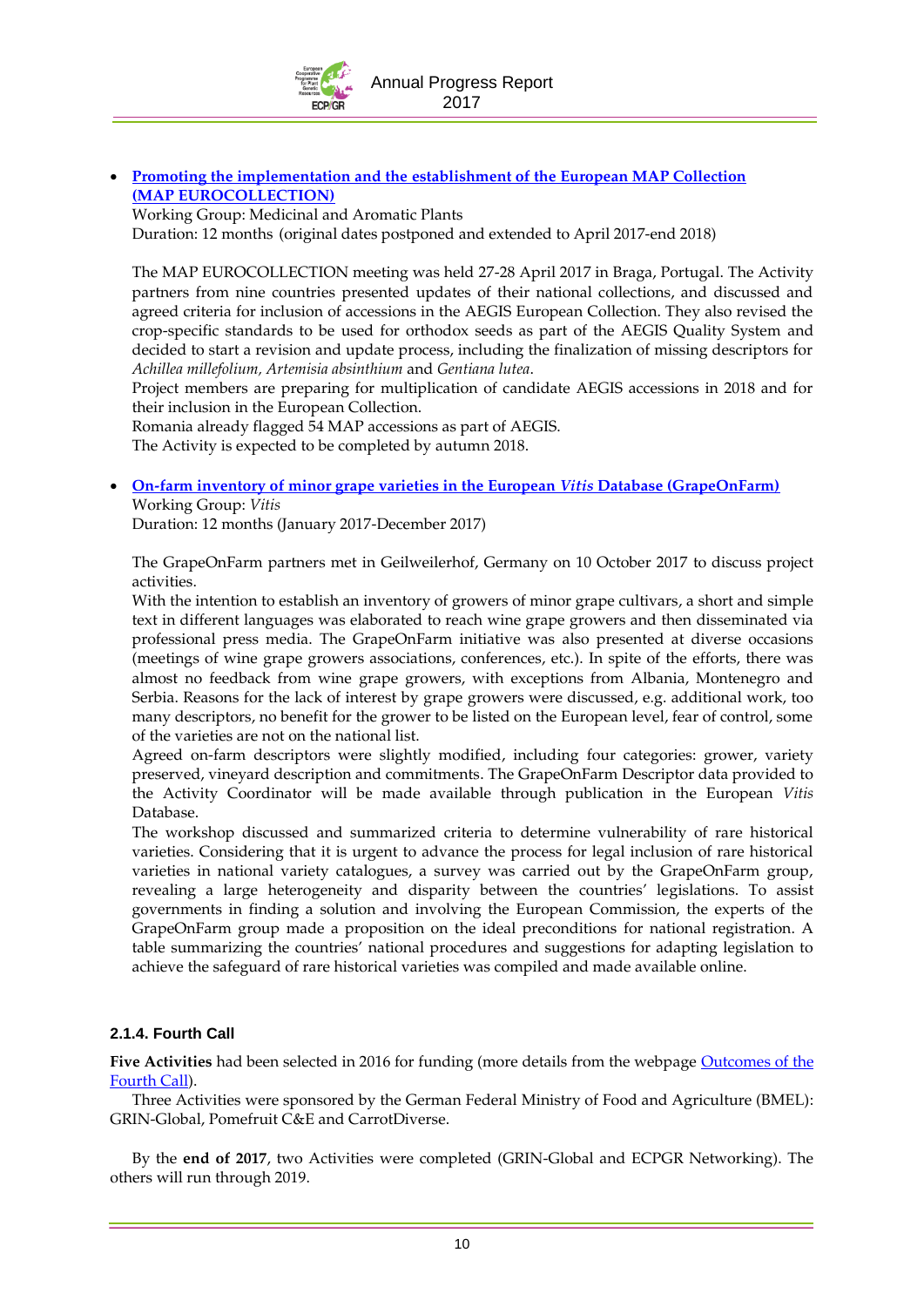

Summaries of the implementation status at end 2017 are given below. More details on the implementation and reports can be found on the respective Activity webpages.

- **[GRIN-Global Workshop 2017 for European Genebanks \(GRIN-Global\)](http://www.ecpgr.cgiar.org/working-groups/documentation-information/grin-global/)**
	- Working Group: Documentation and Information Duration: 0.5 months (workshop)

The workshop took place 29-31 August 2017 at the Crop Research Institute (CRI) in Prague, Czech Republic. This Activity was sponsored by the German Federal Ministry of Food and Agriculture (BMEL) and it was organized in collaboration with the Crop Trust who covered the costs of the trainer and also funded a few additional participants from other countries. The workshop's purpose was to present and familiarize genebanks with the GRIN-Global documentation system (the first version, 1.0.7, was released in December 2011 in a joint effort by the Global Crop Diversity Trust, Bioversity International, and the Agricultural Research Service of the USDA). Twenty-five participants had the opportunity to try GRIN-Global in a test environment installed on the CRI server under the guidance of specialized trainers. Knowledge about GRIN-Global was therefore passed to PGR actors from several European countries (Albania, Armenia, Austria, Belarus, Bosnia and Herzegovina, Greece, Lithuania, The Netherlands, Poland, Romania, Serbia, Slovenia, Ukraine and United Kingdom), as well as from other regions (Egypt, Ethiopia, Oman, Sudan and Tunisia). Most participants expressed satisfaction with the given information and several of the participating genebank curators' countries are reflecting on the opportunity to eventually adopt GRIN-Global. The workshop report was finalized and published online in December 2017.

 **[Networking among Working Groups for discussing and coordinating the implementation of](http://www.ecpgr.cgiar.org/working-groups/common-working-group-activities/ecpgr-networking/)  [ECPGR objectives \(ECPGR Networking\)](http://www.ecpgr.cgiar.org/working-groups/common-working-group-activities/ecpgr-networking/)** Working Group: All

Duration: 11 months (February 2017-December 2017)

The purpose of this Activity, submitted jointly by all Working Group Chairs, was to allow the Chairs to meet and discuss their activities and the mode of operation of ECPGR in Phase IX. The "ECPGR Networking" meeting took place 16-18 October 2017 in Ljubljana, Slovenia. It was

attended by 31 participants, including 19 out of 21 Working Group Chairs and two ex-Chairs, members of the ECPGR Executive Committee, the Secretariat and other observers. The Chairs presented their achievements and difficulties in the implementation of the ECPGR

objectives, in particular related to AEGIS and EURISCO, and discussed solutions for improvement. The meeting came up with a set of recommendations to the Executive Committee for discussion at their back-to-back meeting, 19-20 October. The recommendations addressed, among others, the WG membership and representation, communication within and between WGs, WG Chairs work and meetings, AEGIS- and EURISCO-related activities. ExCo replies to the recommendations are included in the **ExCo** meeting's report. Some of the proposed changes will need to be discussed at the 15th (end-of-phase) SC meeting in May 2018.

The ECPGR Networking meeting report is in preparation.

 **Safeguarding of potato onion (***Allium cepa* **[L. Aggregatum group\) and garlic \(](http://www.ecpgr.cgiar.org/working-groups/allium/safeallidiv/)***Allium sativum* **L.) [crop diversity in North Europe -](http://www.ecpgr.cgiar.org/working-groups/allium/safeallidiv/) Baltic region (SafeAlliDiv)** Working Group: *Allium* Duration: 24 months (June 2017-May 2019)

The project aims to complement the existing molecular marker analysis of Nordic potato onions that was recently carried out in Sweden, with analysis of additional material from partner countries, in order to reach a better understanding of existing genetic diversity in collections and in the fields.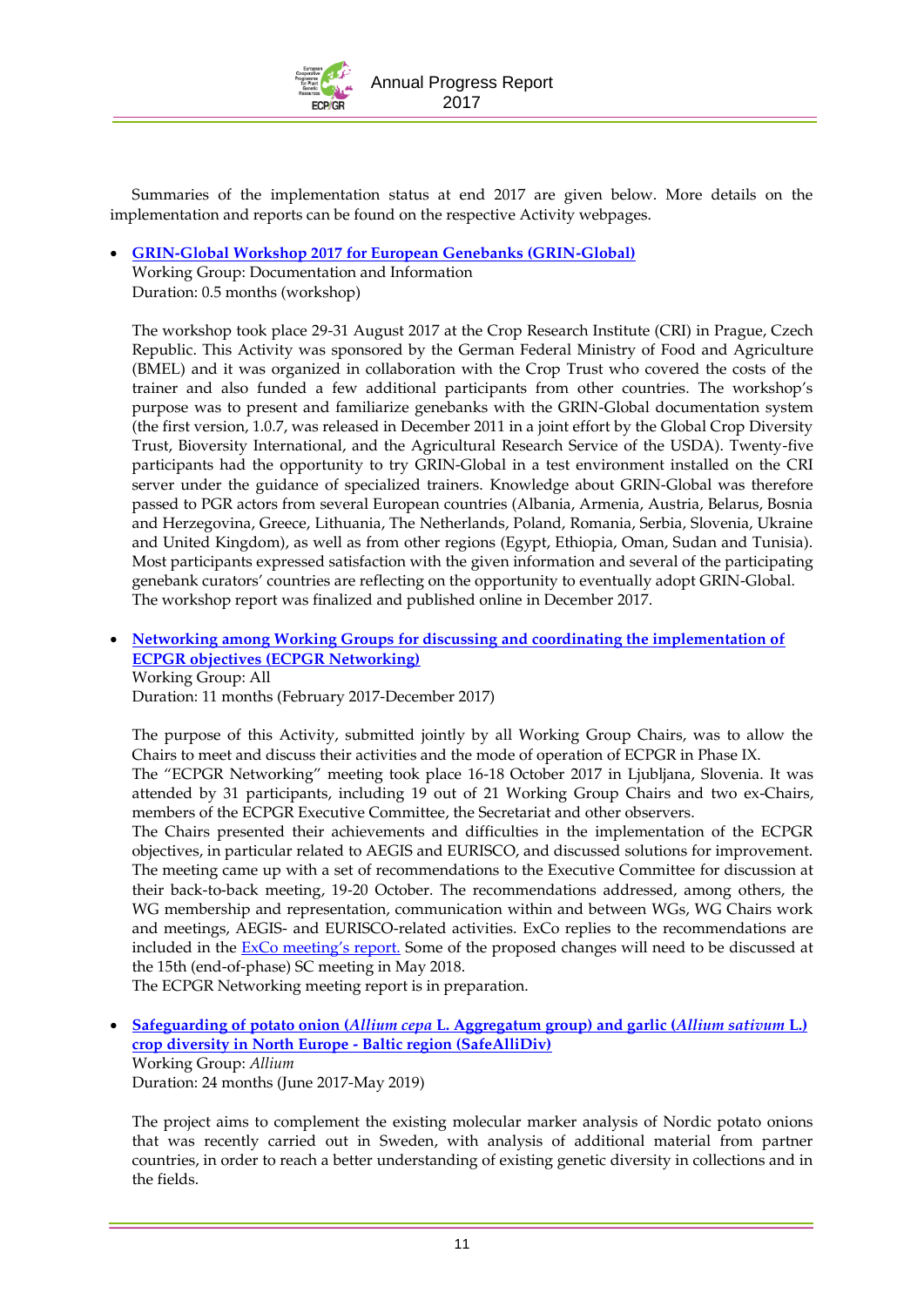

The first SafeAlliDiv project meeting was held 11-12 July 2017 in Tallinn, Estonia. Partners presented the situation about *Allium* crop cultivation and conservation in their respective countries, with particular emphasis on potato onion/shallot (*Allium cepa* L., Aggregatum group) and garlic (*Allium sativum* L.), and agreed on criteria to select and acquire accessions to be sent to the Latvian State Forest Research Institute for molecular analysis. The same material would also be characterized morphologically. The samples of potato onion (*Allium cepa* L. Aggregatum group) were sent in autumn 2017 to Latvia by partners from Croatia, Czechia, Estonia, Finland, Latvia, Lithuania, Norway and Sweden. DNA analyses are currently in progress.

Further to the meeting, questionnaires were sent to partners to gather information about their *Allium* collections: type of collection, type of conservation (*in vitro*, cryoconservation), source of new accessions, description, chemical analyses, DNA analyses, safety duplication, cooperation with other genebanks, current projects, other activities related to genetic resources. The replies were compiled and the summary sent to all Activity partners.

Based on the project results, the group will be able to promote inclusion of unique accessions into the AEGIS European Collection, as well as systematically implement safety duplication measures.

The project also intends to compile a guidebook on potato onion cultivation practices.

The second SafeAlliDiv meeting will be held 17-19 April 2018 in Olomouc, Czech Republic.

### **[Common ECPGR protocols and tools available for Characterization & Evaluation of](http://www.ecpgr.cgiar.org/working-groups/maluspyrus/pomefruit-ce/)**  *Malus/Pyrus* **[genetic resources](http://www.ecpgr.cgiar.org/working-groups/maluspyrus/pomefruit-ce/) (Pomefruit – C&E)** Working Group: *Malus/Pyrus*

Duration: 24 months (February 2017-January 2019)

This Activity was sponsored by the German Federal Ministry of Food and Agriculture (BMEL). The Pomefruit C&E expert meeting was held 26-27 April 2017 in Gembloux, Belgium, with 15 participants from 12 countries. A joint methodology for characterization and evaluation was planned for studying the applicability/reproducibility of agreed priority descriptors across a range of reference cultivars.

For pear, a total of 12 traits and 18 descriptors were agreed to be scored in each collection on a common set of 9 reference cultivars. For apple, the same exercise was agreed to be implemented on 14 traits with 20 descriptors on 11 reference cultivars.

Informal agreements for sharing SSR data were concluded between the partners as well as between the project and USDA institutions (Geneva for apple and Corvallis for pear). SSR data were received from USDA and preliminary alignment was performed, although the number of common markers is limited. Pear DNA for ca. 600 accessions was also received from Corvallis and some additional genotyping might be performed, based on budget availability.

In the case of pear, data alignment and data harmonization is ongoing for a total of 4766 pear accessions representing 11 collections from 8 countries, for which SSR data including at least 12 common ECPGR SSR markers are available. This high number of already collected data is a good surprise because it is much higher than what was foreseen at the time of project writing. Analysis of already harmonized data started for seven collections with the view to track putative synonyms, duplicates and/or errors.

In the case of apple, duplicate-tracking work has been completed for the German collection and is still ongoing for two other collections.

Preparation of a scientific paper is planned towards the end of the project.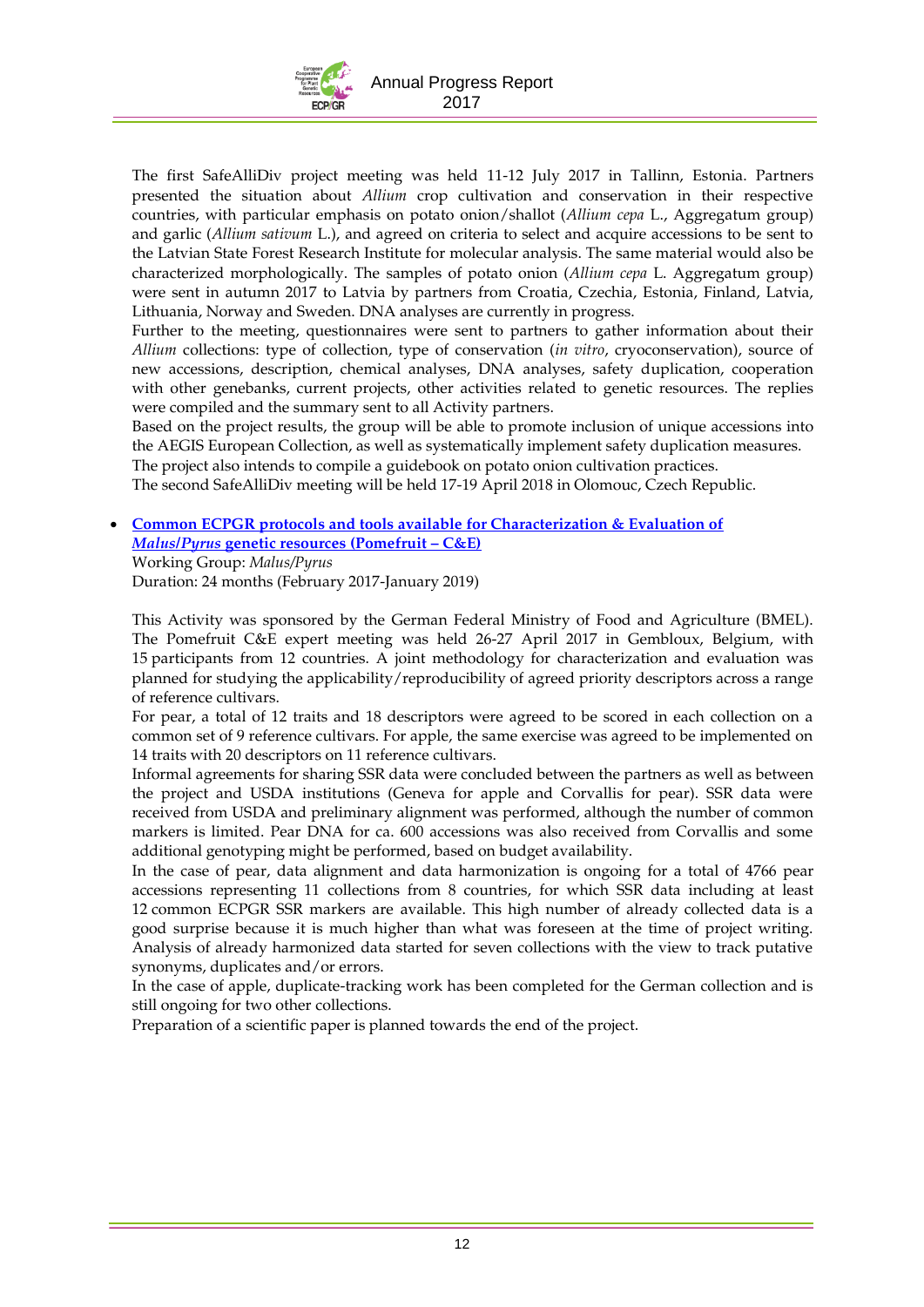

 **[Improving the characterization and conservation of umbellifer crop wild relatives in Europe](http://www.ecpgr.cgiar.org/working-groups/umbellifer-crops/carrotdiverse/) [\(CarrotDiverse\)](http://www.ecpgr.cgiar.org/working-groups/umbellifer-crops/carrotdiverse/)**

Working Group: Umbellifer Crops Duration: 24 months (February 2017-January 2019)

This Activity was sponsored by the German Federal Ministry of Food and Agriculture (BMEL). The first meeting of the CarrotDiverse partners was held 4-5 July 2017 in Braga, Portugal. The minutes of the meeting are available online.

The activity focuses on characterization and replicated trials of wild carrot accessions at different latitudes. During 2017, a first batch of 30 accessions (15 from France and 15 from UK) was tested in France, Portugal and Sweden. Analysis of the data from the three trials is in progress. These will give indications about latitudinal adaptation of the tested accessions, as well as regarding the effect of environment on descriptors and therefore will help in the choice of descriptors that are environment-independent.

Wild carrot accessions from France, Germany, Portugal, Nordic countries and the UK are being prepared for testing their resistance to Alternaria diseases. In 2018, resistance tests will be carried out at JKI, Quedlinburg, followed by genotyping by sequencing (GBS).

The second expert meeting will be held in 2018 in Zaragoza, Spain, to assess the characterization approach and prioritize samples for GBS. Requirements for global conservation of *Daucus* accessions will also be addressed.

The definition of a panel of key *Daucus* CWR accessions from European genebanks for inclusion in the European Collection is the expected outcome after completion of the characterization exercise.

### <span id="page-14-0"></span>**2.1.5. Fifth Call**

The Fifth Call was launched on 30 June 2017, with deadline 1 October 2017. Two new proposals were submitted, and the BETANET proposal originally submitted under the Fourth Call was re-submitted as requested. The ExCo selected **two proposals** for funding (see Table below, and more details from the webpage [Outcomes of the Fifth Call\)](http://www.ecpgr.cgiar.org/funding-opportunities/outcomes-of-the-fifth-call/).

| Acronym                 | Title                                                                                                                      | Working<br>Group(s) | <b>Activity Coordinator</b> | <b>Budget in</b><br>Euro |
|-------------------------|----------------------------------------------------------------------------------------------------------------------------|---------------------|-----------------------------|--------------------------|
| <b>Prunus Alignment</b> | Testing, Use and Alignment of<br>genetic data to distinguish unique<br>and characterized accessions in<br>Prunus           | <b>Prunus</b>       | Matthew Ordidge             | 29 000                   |
| <b>BETANET</b>          | Improving a cooperation network<br>between actors involved in<br>conservation and utilization of<br>Beta genetic resources | Beta                | Piergiorgio Stevanato       | 15 000                   |

|  | Table 1. Proposals approved under the Fifth Call by the ExCo (October 2017) |  |  |  |  |  |  |  |
|--|-----------------------------------------------------------------------------|--|--|--|--|--|--|--|
|--|-----------------------------------------------------------------------------|--|--|--|--|--|--|--|

#### **[BETANET](http://www.ecpgr.cgiar.org/working-groups/beta/betanet/)**

Working Group: *Beta*

Duration: 12 months (1 December 2017-30 November 2018)

The BETANET meeting will take place 19-20 June 2018 at San Servolo, Venice, Italy.

This meeting offers the opportunity to different stakeholders to collaborate and exchange opinions regarding the conservation, evaluation and utilization of *Beta* and *Patellifolia* germplasm, above all as regards the genetic resistance to biotic and abiotic stress. Participation is open to all persons interested.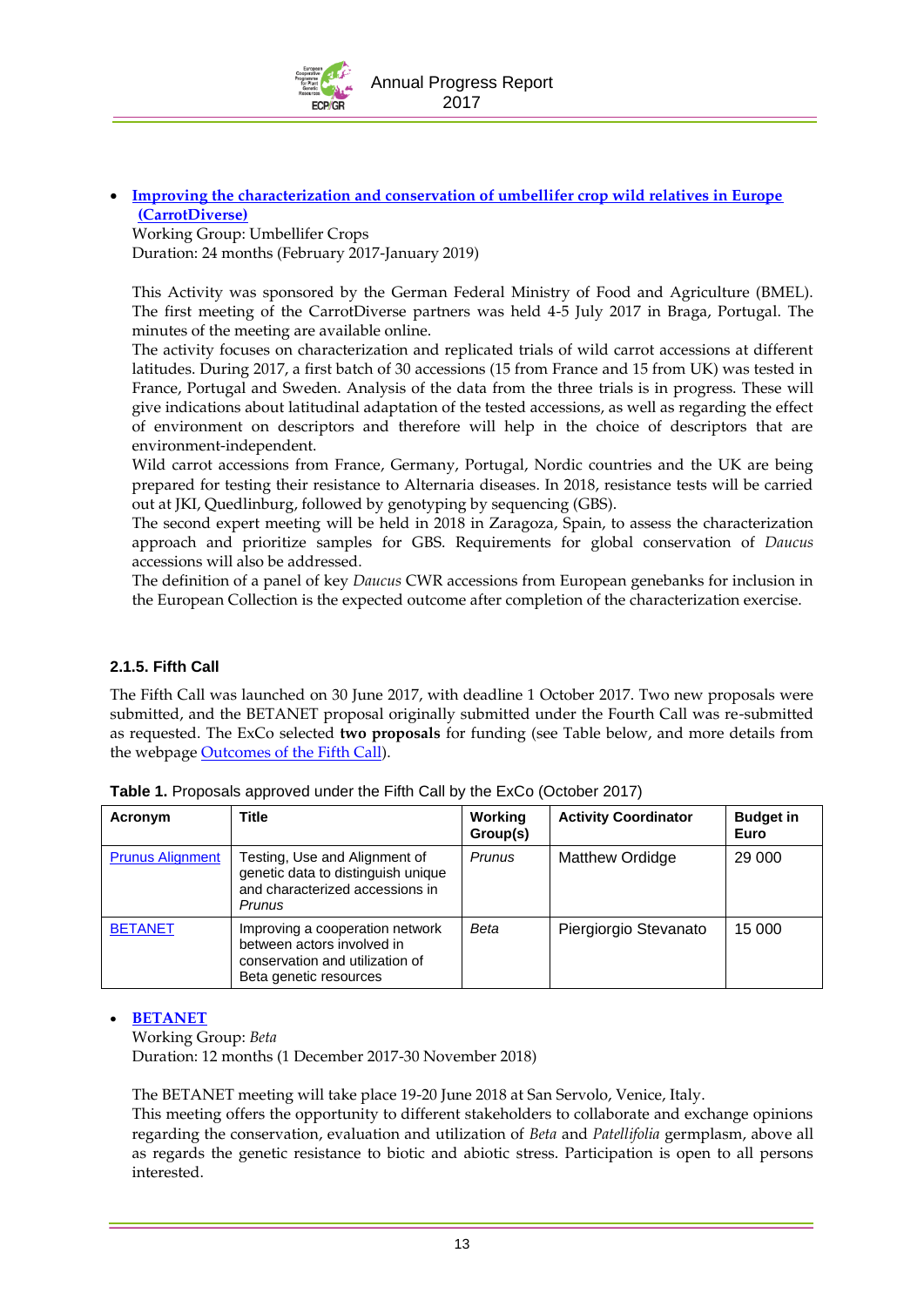

### **[Prunus Alignment](http://www.ecpgr.cgiar.org/working-groups/prunus/prunus-alignment/)**

Working Group: *Prunus*  Duration: 24 months (1 February 2018–31 January 2020)

Following up from previous efforts to understand the ECPGR *Prunus* germplasm and further improve the representation of *Prunus* within AEGIS and data within EURISCO, Prunus Alignment will proceed with characterization of plum and cherry accessions, including with SSR and also testing new High Resolution Melting (HMR) analysis method as an opportunity to approach the genetic distinction of accessions in a more efficient manner. A meeting will be held in September 2019 in Thessaloniki, Greece.

Updates on the implementation will be posted on the respective Activity webpages.

### <span id="page-15-0"></span>**2.1.6. Sixth Call**

The Sixth Call was launched 24 November 2017, with deadline 31 March 2018. The ExCo will evaluate the proposals during its meeting in May 2018, at the occasion of the Fifteenth Steering Committee meeting.

# **2.2. AEGIS**

### **2.2.1. AEGIS membership**

During 2017 no new country signed the AEGIS Memorandum of Understanding (MoU). The current 34 members are listed below. The number in brackets following the member country names indicates the respective number of Associate Member institutions. One additional AEGIS Associate Membership Agreement was signed in 2017 by the University of Pavia, Italy, bringing the total number of Associate Members to 61.

Albania (2), Austria (2), Azerbaijan (2), Belarus (9), Belgium (1), Bosnia and Herzegovina (0), Bulgaria (1), Croatia (2), Cyprus (1), Czech Republic (8), Denmark (1), Estonia (2), Finland (1), Georgia (1), Germany (3), Hungary (1), Iceland (1), Ireland (0), Italy (2), Latvia (3), Lithuania (0), Montenegro (0), the Netherlands (2), Norway (1), Poland (1), Portugal (1), Romania (1), Slovakia (1), Slovenia (5), Sweden (1), Switzerland (1), Turkey (1), Ukraine (0) and the United Kingdom (3).

The membership status is kept updated online (see the respective webpages **AEGIS** membership and [Associate Member Institutions\)](http://www.ecpgr.cgiar.org/aegis/aegis-membership/associate-member-institutions/).

### **2.2.2. Status of the European Collection**

By end December 2017, a total of 33 343 accessions from 15 countries were included in the European Collection.

In 2017, the European Collection has increased by 4442 accessions. One new country contributed for the first time (Lithuania). The changes in the composition of the European Collection over 2017 are shown in Table 2 below.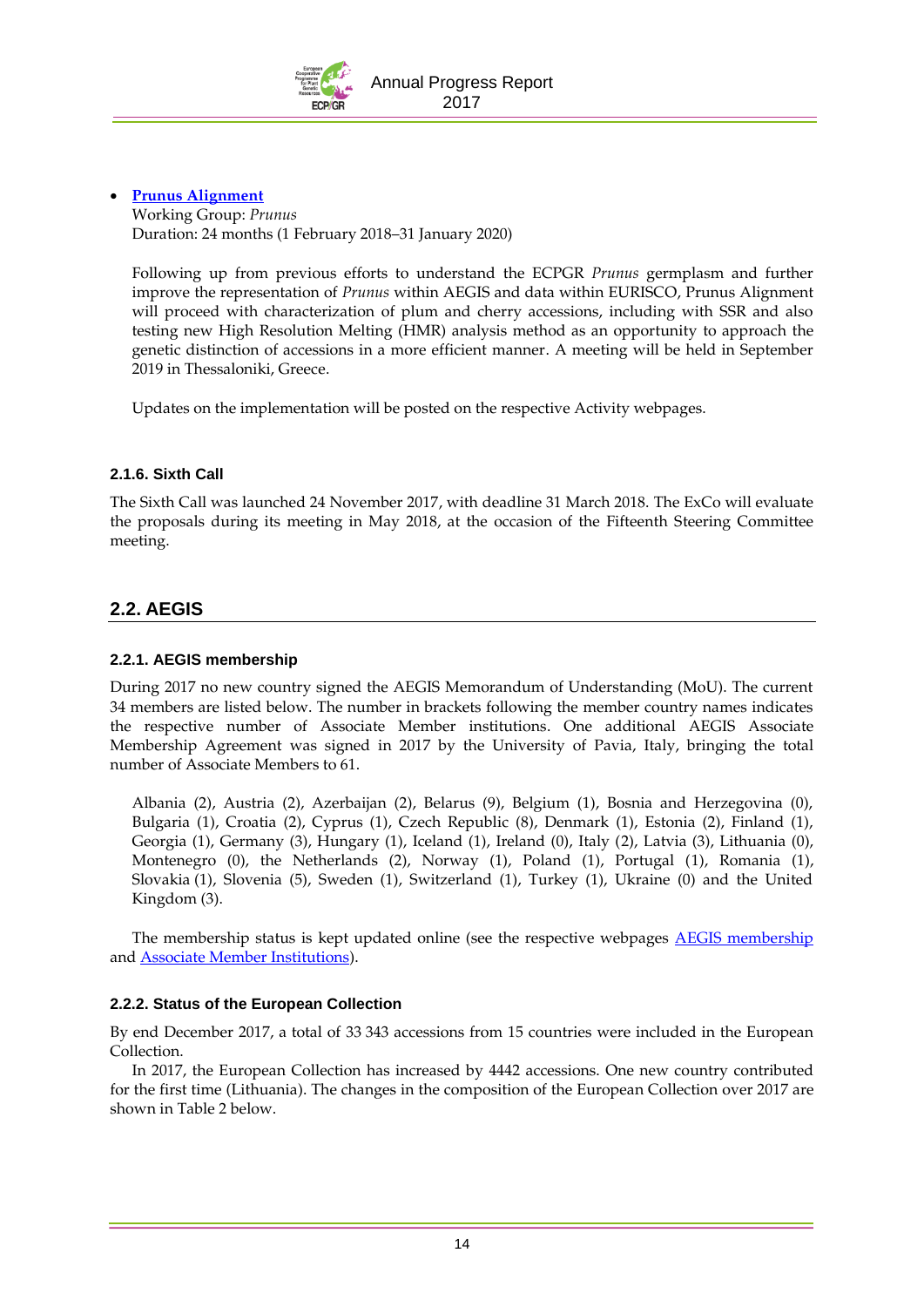Annual Progress Report 2017

**Table 2.** The European Collection: breakdown by contributing country at end 2017 (shaded green, new contributing country in 2017)

| Country                     | No. of accessions flagged as AEGIS |             |  |  |
|-----------------------------|------------------------------------|-------------|--|--|
|                             | by end 2016                        | by end 2017 |  |  |
| Albania<br>1.               | 8                                  | 8           |  |  |
| <b>Bulgaria</b><br>2.       | 261                                | 341         |  |  |
| Croatia<br>3.               | 90                                 | 90          |  |  |
| <b>Czech Republic</b><br>4. | 1222                               | 1285        |  |  |
| Estonia<br>5.               | 15                                 | 89          |  |  |
| Germany<br>6.               | 7904                               | 14183       |  |  |
| 7. Latvia                   | 21                                 | 27          |  |  |
| 8. Lithuania                | $\Omega$                           | 36          |  |  |
| 9. The Netherlands          | 5853                               | 5853        |  |  |
| 10. Nordic Countries        | 3708                               | 3708        |  |  |
| 11. Poland                  | 303                                | 303         |  |  |
| 12. Romania                 | 196                                | 623         |  |  |
| 13. Slovakia                | 299                                | 299         |  |  |
| 14. Switzerland             | 4838                               | 4839        |  |  |
| 15. United Kingdom*         | 4183                               | 1659        |  |  |
| <b>Total</b>                | 28901                              | 33343       |  |  |

The decrease is due to de-flagging of 2524 accessions from IBERS (GBR016), pending signature of the Associate Membership agreement.

#### **2.2.3. AQUAS (AEGIS Quality System)**

#### **Crop-specific standards**

The following standards were finalized in 2017: *Allium* crop-specific standards for *in vitro* culture and cryopreservation.

Several other WGs are engaged in this process.

The agreed standards are available from their respective WG's webpages and from AEGIS webpages (all together [here\)](http://www.ecpgr.cgiar.org/aegis/aquas-quality-management-system-for-aegis/genebank-standards/agreed-standards/).

The finalized standards will be sent to the Steering Committee for endorsement.

#### **Genebank operational manuals**

The Operational genebank manual of the Estonian Crop Research Institute (ECRI) was finalized and published online in October 2017.

All manuals finalized by Associate Member Institutes are available [here.](http://www.ecpgr.cgiar.org/aegis/aquas-quality-management-system-for-aegis/genebank-manuals/)

### **2.3. EURISCO**

The Activity report for 2016 and the Workplan for 2017 were made available online on the EURISCO website in January 2017 (section Statistics and documents, Plans/reports).

#### **2.3.1. EURISCO coverage**

In 2017, the update frequency of National Inventory datasets increased significantly. A total of 60 productive updates of National Inventory datasets were performed, either completely or in parts.

The number of accessions increased by 121 523, reaching a total of 1 964 062 accessions from 43 National Inventories and 380 individual holding institutions by 31 December 2017. These accessions represent 6317 unique genera and 42 974 species.

The number of characterization and evaluation (C&E) data records rose by 197 361, reaching a total of 624 963. So far, C&E data were provided by six countries – Germany, Latvia, The Netherlands, Poland, Romania and the United Kingdom.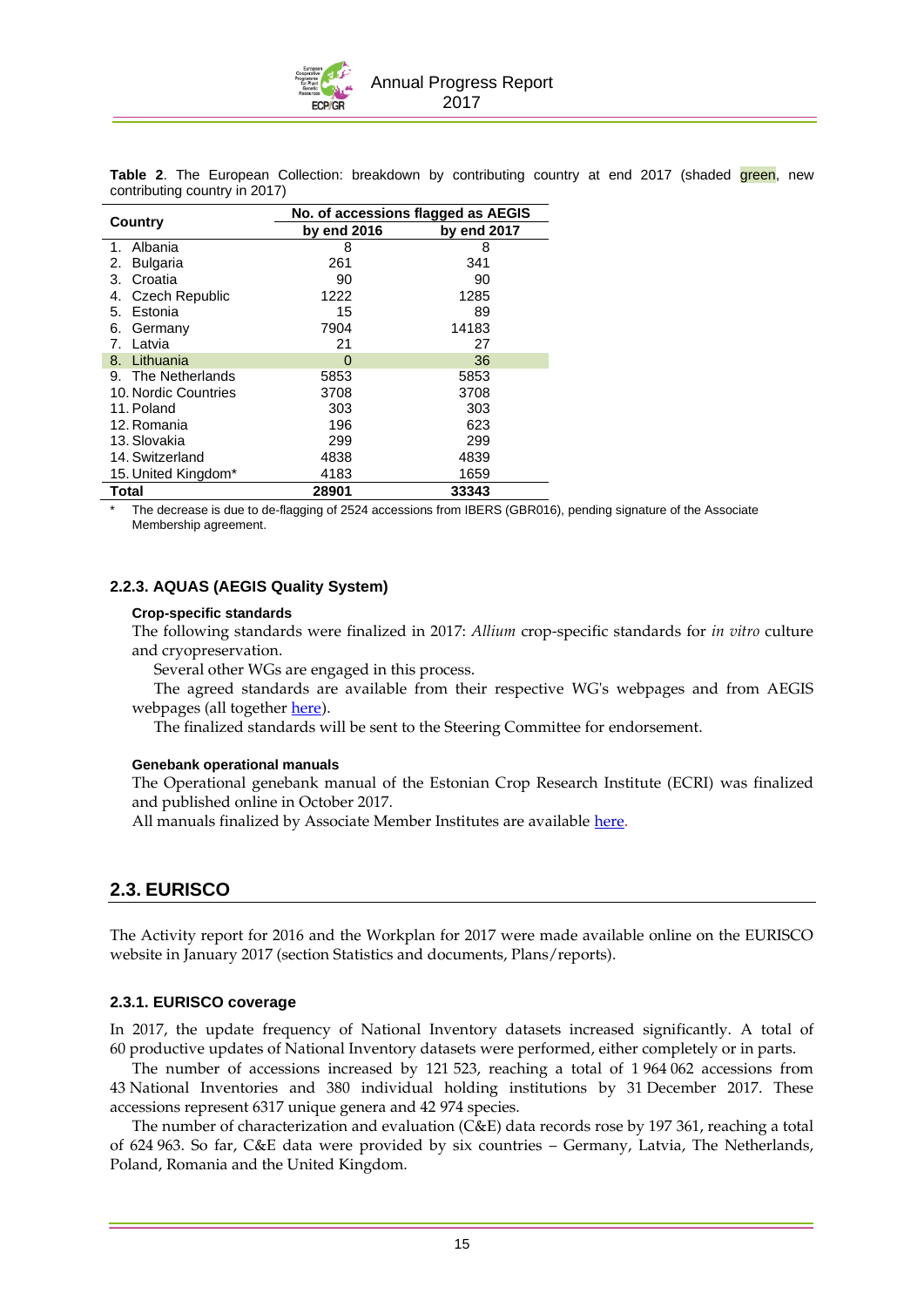

### **2.3.2. EURISCO development**

- **Extension of intranet support mechanisms for National Inventories (ongoing activity)**
- **Improvement of AEGIS support:** procedures for checking the AEGIS status in case of an accession removal and/or de-flagging were embedded into the EURISCO intranet. The AEGIS status of accessions is now being checked automatically and in case of de-flagging National Inventory Focal Points (NFPs) are asked to justify it.
- <span id="page-17-0"></span>Improvement of the quality of taxonomic data: the German Federal Ministry of Food and Agriculture (BMEL) funded a one-year project focusing on the improvement of the taxonomic backbone as well as the user interface of EURISCO (May 2017–April 2018). The necessary database structures as well as procedures for mapping taxonomic terms from EURISCO onto taxonomic repositories, such as GRIN and Mansfeld, were developed. Once completed, during each data upload to EURISCO a taxonomy mapping will be performed automatically, thus providing suggestions in case of unclear taxonomic terms. In addition, the taxonomy mappings will also be used for improving the web search functionality in order to enable users to search material on taxa via synonyms, including similarity search. Presently, a prototype of an improved web search functionality is being developed.
- **How-to documents** (handbooks) for both passport and C&E data uploads by NFPs have been developed comprising step-by-step instructions as well as assistance for troubleshooting. These documents are available at the EURISCO intranet only.
- **An additional procedure for uploading C&E data to EURISCO**, which was developed for and approved by the ECPGR Steering Committee in August 2017, was fully implemented and tested. This procedure provides an additional option of uploading C&E data by enabling data provider institutions to directly submit data to EURISCO.
- **Extension of functionality of the public EURISCO application (permanent activity)**
- Gathering of user feedback: a user survey was conducted among the National Inventory Focal Points/National Coordinators in order to gather structured feedback and to collect new requirements for the public EURISCO web application. Feedback was received from 17 persons, whereby the overall response was quite positive.
- Implementation of improvements: first improvements of the filter possibilities (e.g. case insensitive searches) were already implemented; more improvements of the search interface are being implemented in the frame of the "EURISCO taxonomy" project (see above). As requested by the EURISCO Advisory Committee, the date of last update of passport data as well as instructions for obtaining material from the holding genebanks were added to the web interface. Further feature requests are being evaluated for feasibility and will be included into the workplan for 2018.

### **Implementation of the multi-crop passport descriptors (MCPD) v2**

This task was one of the main activities of the EURISCO development in 2017. Until then, the EURISCO passport data exchange format was still based on MCPD v1 (2001), including some extra fields. A new MCPD version (v2.1) was published end of 2015 and includes several additional descriptors. At the 2016 Advisory Committee meeting in Angers, France, it was decided to implement MCPD v2 for EURISCO (including additional descriptors).

In 2017, the EURISCO infrastructure was updated to fully support the MCPD version 2.1. This included changes of the database schema, upload and check procedures as well as the public web interface. After finishing the necessary tests and consultations with FAO with regard to the harmonization of the MCPD and EURISCO format, the final changeover took place in December 2017. Henceforward, EURISCO will only accept data in the MCPD v2.1 format plus four EURISCO-specific descriptors.

For more details, see the Activity report for 2017 on the EURISCO website.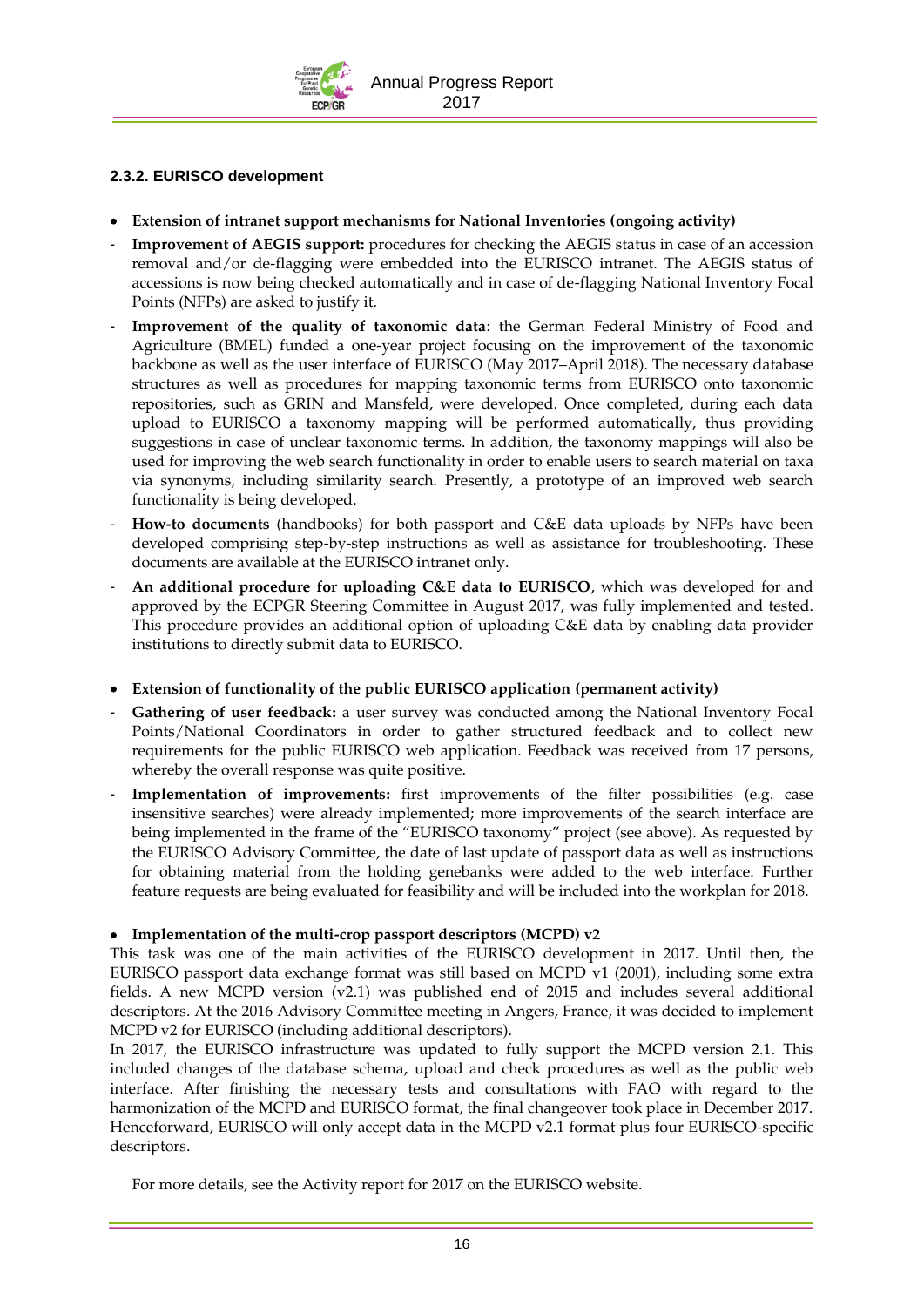

### **2.3.3. EURISCO Training Workshop 2017**

The third workshop selected for funding under the Third Call of the Grant Scheme was the [EURISCO](http://www.ecpgr.cgiar.org/working-groups/documentation-information/eurisco-national-focal-points-training-workshop-2017/)  [National Focal Points Regional Training Workshop 2017](http://www.ecpgr.cgiar.org/working-groups/documentation-information/eurisco-national-focal-points-training-workshop-2017/) (see above, page [8\)](#page-9-0).

This Activity was sponsored by the German Federal Ministry of Food and Agriculture (BMEL).

The workshop was held 12-14 September in Gatersleben, Germany.

The report of the workshop is available online.

### **2.3.4 Information on EURISCO at national and international meetings**

- A poster on EURISCO was shown at the EUCARPIA Conference in Montpellier, France, 8–11 May 2017.
- EURISCO was presented by a talk at the workshop "Private Public Partnerships for the use of Plant Genetic Resources for Food and Agriculture", Bonn, Germany, 7–9 June 2017.
- A poster on EURISCO was presented at the 8th International Triticeae Symposium in Wernigerode, Germany, 12–16 June 2017.
- A talk on EURISCO was given at the 13th International Symposium on Integrative Bioinformatics, 22–23 June 2017, Odense, Denmark, in order to strengthen the connection with the bioinformatics community.
- The applicability of EURISCO in the context of phenotypic data of *Lolium perenne* was presented at the conference "Breeding Grasses and Protein Crops in the Era of Genomics", Vilnius, Lithuania, 11–14 September 2017.

### **2.3.5. EURISCO Newsletter**

The bi-annual Newsletter was sent in August and December 2017, respectively, and is available online from the EURISCO website (section Statistics and documents, EURISCO documents). This is considered very important for providing feedback to the EURISCO users.

### **2.3.6. Participation in project proposals**

The EURISCO coordination participated in the Horizon2020 proposal "Farmer's Pride", which was approved and officially started in November 2017. This project, coordinated by the University of Birmingham, focusses on the development of a network of *in situ* sites and stakeholders. The task of the EURISCO coordination will be the development of a concept for the extension of EURISCO for *in situ* data. Therefore, in 2018 an inventory of *in situ* data types to be integrated into EURISCO will be compiled.

In addition, the EURISCO coordination is involved in the ongoing projects "EURISCO taxonomy" (see above, page [16\)](#page-17-0) and "EUCLEG" (see 2016 activity report).

Further proposals are still under development/evaluation.

In the frame of two ECPGR Grant Scheme (second call) Activities, the European Central Crop Databases (ECCDBs) managed by the ECPGR Forages and Barley Working Groups, respectively, were used to identify potential gaps in EURISCO. The concerned National Inventory Focal Points (NFPs) were informed about the results and asked for checking as well as for providing the missing information. So far, 19 NFPs responded. There are different reasons why those accessions were missing from EURISCO, e.g. accessions already contained in EURISCO but with changed identifiers; accessions not available anymore; really missing accessions. Emerging from these activities, several new datasets were provided and will be provided to EURISCO.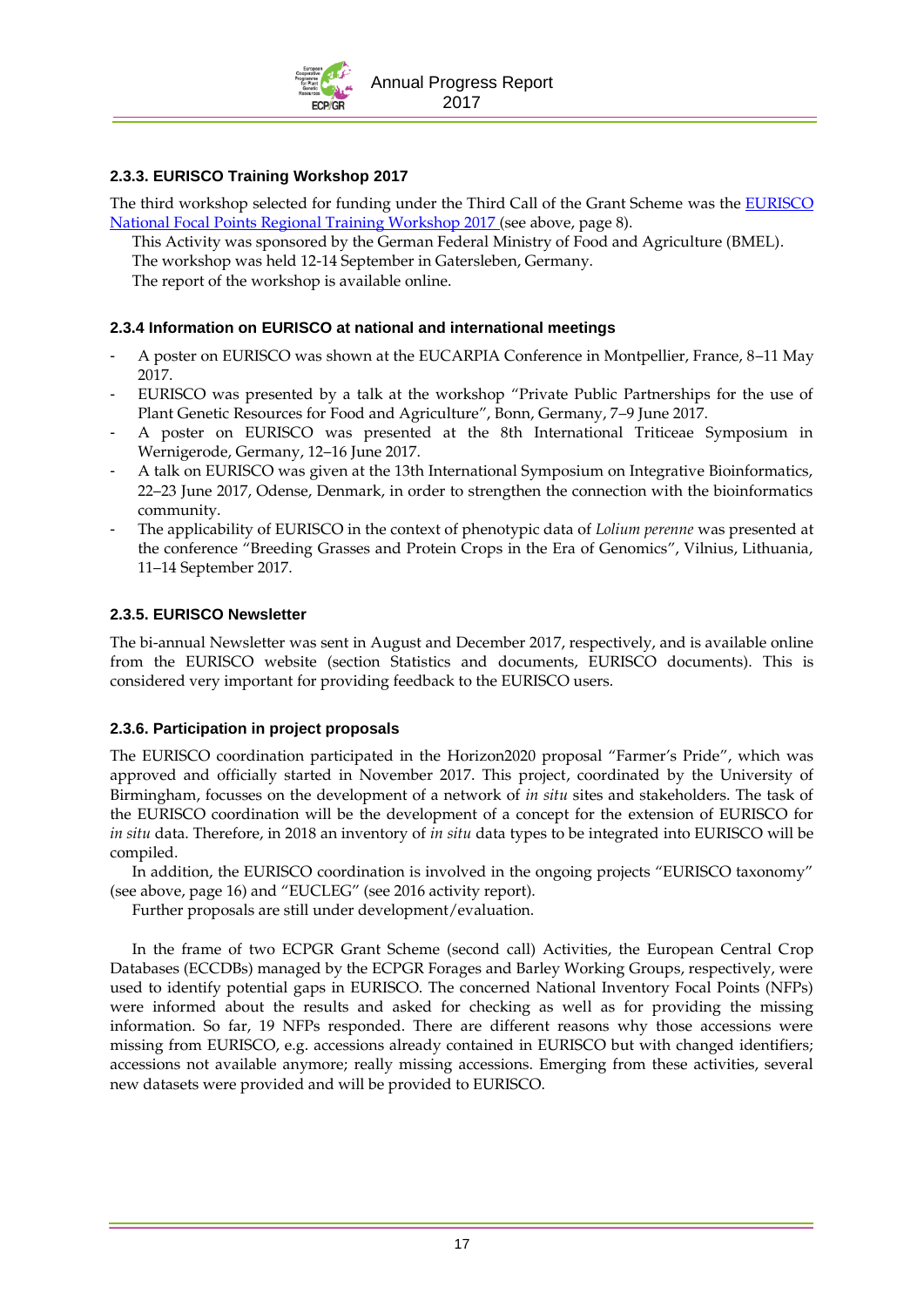Annual Progress Report 2017

### **2.4. PUBLIC PRIVATE PARTNERSHIPS (PPP) PROJECT**

This project is supported by the German Federal Ministry of Food and Agriculture (BMEL). The overall objective was to increase the opportunities for the establishment of Private Public Partnerships (PPPs) on the use of plant genetic resources for food and agriculture (PGRFA) across and for the benefit of the European region.

During the **first phase of the project (January-July 2017),** the following activities were carried out:

- [Dedicated webpages](http://www.ecpgr.cgiar.org/resources/ppp-private-public-partnerships/) were developed on the ECPGR website
- A survey of PPPs on use of PGRFA in Europe was carried out and provided the data to develop th[e knowledge base](http://www.ecpgr.cgiar.org/resources/ppp-private-public-partnerships/ppp-knowledge-base/) on PPP projects, made available on the ECPGR website.
- A [workshop on PPPs](http://www.ecpgr.cgiar.org/resources/ppp-private-public-partnerships/ppp-workshop/) was held 7-9 June 2017 in Bonn, Germany, involving 48 participants from genebanks and the private and public sectors, from 18 European countries, and the [workshop](http://www.ecpgr.cgiar.org/fileadmin/templates/ecpgr.org/upload/PPP_WORKSHOP/REPORT/PPP_workshop_report_FINAL_28072017.pdf)  [report](http://www.ecpgr.cgiar.org/fileadmin/templates/ecpgr.org/upload/PPP_WORKSHOP/REPORT/PPP_workshop_report_FINAL_28072017.pdf) was published. The main objectives of the workshop were to share experiences with PPPs in Europe and to discuss options to enhance use of PGRFA through European-wide private public partnership collaboration in characterization and evaluation of PGRFA. The potential for a European Evaluation Programme was discussed and the workshop agreed on recommendations for next steps on how to prepare a framework for a European Evaluation Programme.

A European Evaluation Network was considered of strategic importance for Europe as it would present an opportunity to position PGRFA at a more strategic level within Europe. The Network would play a critical role in facilitating adaptation of European agriculture to climate change and would also contribute towards achievement of related Sustainable Development Goals. The importance of an Evaluation Network was seen as not only related to increase the use of genetic diversity in plant breeding, but also to increase the diversity of stakeholders in plant breeding, including private and public sectors, small and medium enterprises (SMEs) and participatory plant breeding actions.

<span id="page-19-0"></span>An extended phase of the project was granted in July 2017 to contribute to implement the workshop recommendations. This **second phase (August 2017–March 2018)** aims to prepare a framework for a European Evaluation Network. Activities focus on the preparation of framework documents, the identification of standards and protocols that would need to be harmonized, and the development of criteria for prioritizing crops for kick-starting the implementation of the network. Recommendations will also be drafted for discussion at the ECPGR Steering Committee meeting in May 2018.

- The **[first project workshop of phase II](http://www.ecpgr.cgiar.org/resources/ppp-private-public-partnerships/ppp-workshop-phase-ii/)** was held 12-13 October 2017 in Maccarese, Italy, involving 18 participants. The [report](http://www.ecpgr.cgiar.org/fileadmin/bioversity/publications/pdfs/PPP_project_first_workshop_phase_II_report_final_24_11_2017.pdf) is available online.
- The **final workshop** is planned to be held in Maccarese, 27-28 March 2018.

# **3. LINKS WITH OTHER NETWORKS AND INITIATIVES**

### **3.1. EUROPEAN COMMISSION**

<span id="page-19-1"></span> Following up from the letters jointly sent at the end of 2016 by the European genetic resources networks' Secretariats to the European Commission, an outline Horizon 2020 work programme 2018-2020 filtered out of the EC in March 2017 with draft actions on Genetic Resources and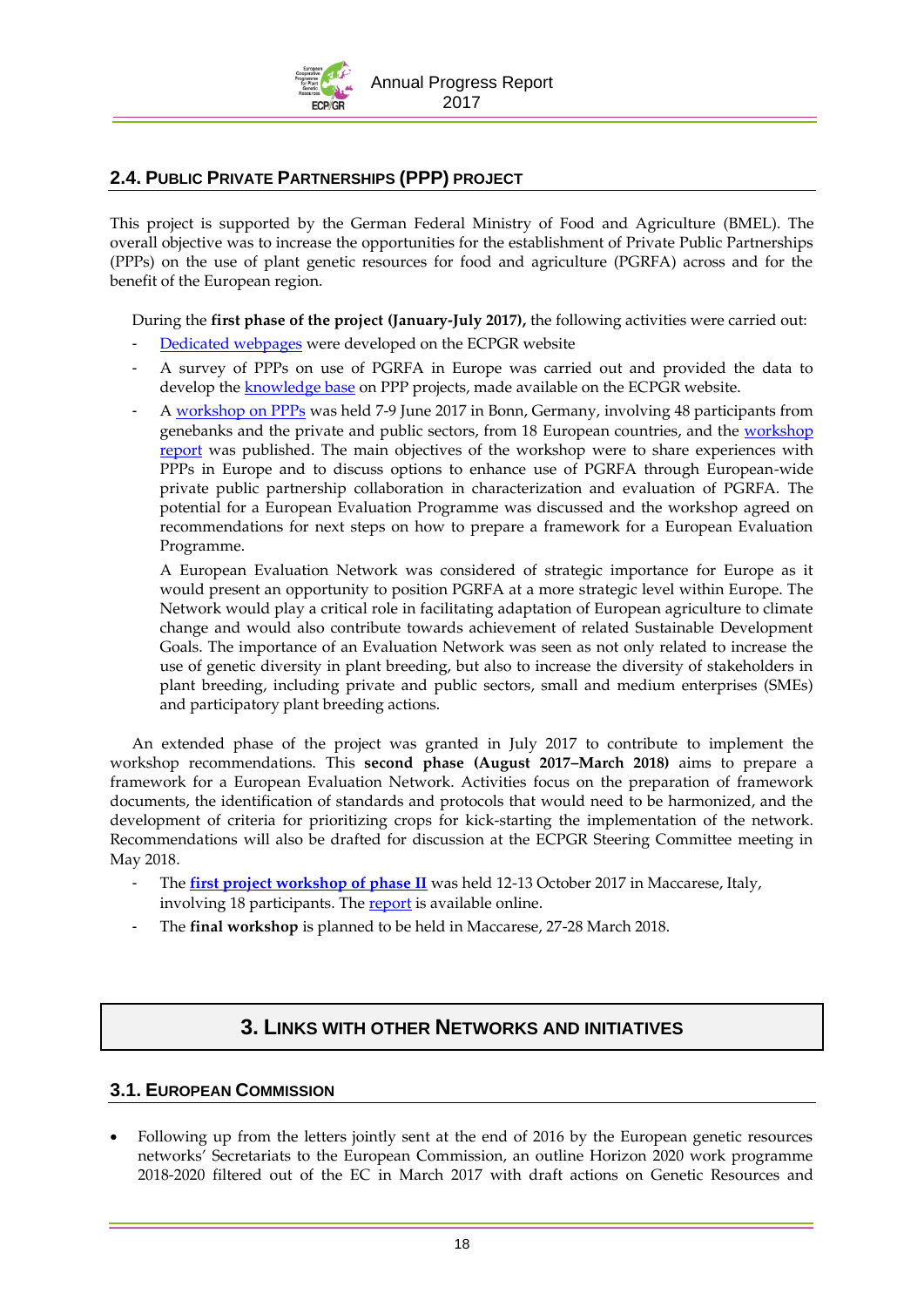

Pre-breeding communities, to be open for calls for proposals in November 2017. The Secretariats of ECPGR, EUFORGEN and ERFP decided early on to join forces to prepare a proposal to respond to action SFS28 A. [2018]: Joining forces for GenRes and biodiversity management. Parallel consultations were started, involving the respective Steering Committees, with the aim to select a small group of representative partners from each network. Partners involved for the crop domain were: INRA, France, BLE and IPK, Germany, CGN, the Netherlands, Pro Specie Rara, Switzerland, Botanic Gardens Conservation International and University of Birmingham, United Kingdom. Under the leadership of the EUFORGEN Secretariat (which will be hosted as of January 2018 by the Finland-headquartered European Forest Institute, at its office located in Bonn, Germany), the proposal "GenRes Bridge – Joining forces for genetic resources and biodiversity management", was prepared with the help of a partner's meeting in Rome in November 2017. The project aims at developing and implementing integrated strategies for conservation and use of crop, forest and animal genetic resources as well as for wider agro-biodiversity. The respective networks' roadmaps should also be advanced, therefore benefiting the entire networks' communities, beyond the project partners. The project was submitted in February 2018.

### **Collaboration with COST Actions**

- The *Prunus* **WG** continued collaboration with the **[COST Action FA1104 'Sustainable](https://www.bordeaux.inra.fr/cherry)  production of high-[quality cherries for the European market'](https://www.bordeaux.inra.fr/cherry)** in the framework of the EU.CHERRY Activity (see above, p. [7\)](#page-8-0). Partners of the COST Action provided samples of cultivars originally from 11 additional countries (Croatia, Hungary, Iran, Lithuania, Romania, Russian Federation, Slovakia, Spain, Sweden, Switzerland and Ukraine).
- **Collaboration with ERA-CAPS project BEAN\_ADAPT "**[Evolution in a changing environment:](http://www.eracaps.org/joint-calls/era-caps-funded-projects/era-caps-second-call-2014/evolution-changing-environment)  [the genetic architecture of adaptation outside centers of domestication of Phaseolus vulgaris and](http://www.eracaps.org/joint-calls/era-caps-funded-projects/era-caps-second-call-2014/evolution-changing-environment)  [P. coccineus](http://www.eracaps.org/joint-calls/era-caps-funded-projects/era-caps-second-call-2014/evolution-changing-environment)**"** continued in the framework of the Grain Legumes WG Activity "Efficient management of resources for smart legumes utilization (SMARTLEG)" funded by the ECPGR Grant Scheme (Third Call).
- Collaboration with Horizon 2020 project **[DYNAVERSITY](http://dynaversity.eu/)** (Conserving Diversity *in situ* in agriculture and in the food chain), coordinated by Daniel Traon, ARCADIA: Lorenzo Maggioni accepted invitation to be a member of the project's Sharing Knowledge and Experience Platform (SKEP), which aims at facilitating collaboration and networking between *in situ* actors and stakeholders. The kick-off meeting was held in January 2018 in Leuven, Belgium.
- Collaboration with Horizon 2020 project Farmer's Pride (Networking, partnerships and tools to enhance *in situ* conservation of European plant genetic resources), coordinated by Nigel Maxted, University of Birmingham: Eva Thörn was invited to be a member of the Advisory Group. The kick-off meeting was held in January 2018 in Ancona, Italy.

### **3.2. FAO INTERNATIONAL TREATY**

 The ECPGR Secretary on behalf of ECPGR, as well as National Coordinators from Germany and The Netherlands, on behalf of the European Region, attended the [Second meeting of the Scientific](http://www.fao.org/plant-treaty/meetings/meetings-detail/en/c/853660/)  [Advisory Committee \(SAC\) on Article 17 \(GLIS\) of the International Treaty on Plant Genetic](http://www.fao.org/plant-treaty/meetings/meetings-detail/en/c/853660/)  [Resources for Food and Agriculture,](http://www.fao.org/plant-treaty/meetings/meetings-detail/en/c/853660/) 13-14 June 2017, FAO Headquarters, Rome. Highlights of the meeting were the "Review of the Guidelines for Digital Object Identifiers (DOIs)" and "Access and use of PGRFA information through the Global Information System (GLIS)". The report of the meeting is available [here.](http://www.fao.org/3/a-bs761e.pdf)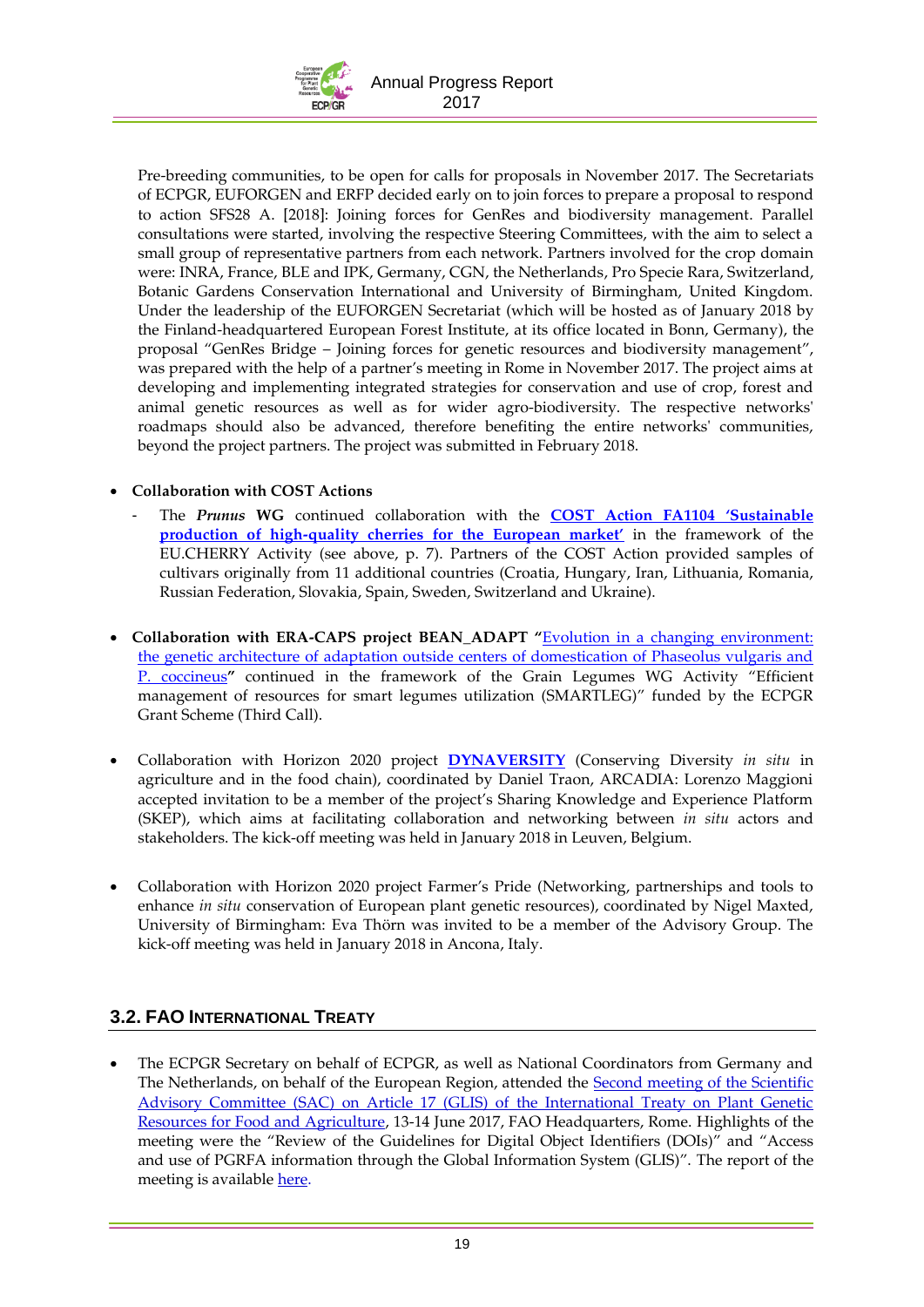

- An FAO Treaty Secretariat's representative was invited to participate in the Advisory Group for the second phase of the PPP project (see p. [18\)](#page-19-0).
- The FAO Treaty Secretariat was invited to be a member of the External Advisory Board of the project "GenRes Bridge" (see p. [18\)](#page-19-1) and the Secretary provided a letter of support for the project.

### **3.3. OTHER INITIATIVES INVOLVING WORKING GROUP MEMBERS**

### *Beta* **Working Group**

*Beta nana* **project:** results of joint collaboration with USDA-ARS allowed to reveal the population structure of *Beta nana*, endemic wild relative of beet, and to identify the most suitable area for the establishment of a genetic reserve. More details can be found [here.](http://www.ecpgr.cgiar.org/working-groups/beta/)

### **Forages Working Group**

As previously reported, some members of the Forages Working Group are involved in the project GrassLandscape - [Bridging landscape genomics and quantitative genetics for a regional adaptation of](https://www.faccejpi.com/Research-Themes-and-Achievements/Climate-Change-Adaptation/ERA-NET-Plus-on-Climate-Smart-Agriculture/Grasslandscape)  [European grasslands to climate change](https://www.faccejpi.com/Research-Themes-and-Achievements/Climate-Change-Adaptation/ERA-NET-Plus-on-Climate-Smart-Agriculture/Grasslandscape) (**FACCE-JPI ERA-NET Plus action 'Climate Smart Agriculture: Adaptation of agricultural systems in Europe').** The main objective of the project is to detect genomic markers of climatic adaptation in the natural diversity of perennial ryegrass and to use this information to adapt this species to the anthropogenic climate change foreseen to happen in next decades (se[e here\)](http://www.ecpgr.cgiar.org/working-groups/forages/).

### **4. PUBLICATIONS AND PUBLIC AWARENESS**

### **4.1. PUBLICATIONS PRODUCED IN 2017**

### **4.1.1. Administrative and operational documents**

- ECPG[R Annual Progress Report 2016](http://www.ecpgr.cgiar.org/fileadmin/templates/ecpgr.org/upload/ANNUAL_REPORTS/AR2016__FINAL_20_04_2017_.pdf) and Financial Report 2016
- ECPGR Concept for on-farm conservation and management of plant genetic resources for [food and agriculture](http://www.ecpgr.cgiar.org/resources/ecpgr-publications/publication/ecpgr-concept-for-on-farm-conservation-and-management-of-plant-genetic-resources-for-food-and-agricu/) *(endorsed by the Steering Committee in January 2017)*

### **4.1.2. Reports from ECPGR Bodies**

- [Minutes of the ninth meeting of the ECPGR Executive Committee,](http://www.ecpgr.cgiar.org/resources/ecpgr-publications/publication/minutes-of-the-ninth-meeting-of-the-ecpgr-executive-committee-2017/) 14-16 December 2016, Maccarese, Italy
- [Minutes of the tenth meeting of the ECPGR Executive Committee,](http://www.ecpgr.cgiar.org/resources/ecpgr-publications/publication/minutes-of-the-tenth-meeting-of-the-ecpgr-executive-committee-2017/) 19-20 October 2017, Ljubljana, Slovenia

### **4.1.3. Grant Scheme Activity Reports and related data**

#### **First Call**

Genetic diversity of *Patellifolia* species (GeDiPa) – [Final Activity Report](http://www.ecpgr.cgiar.org/fileadmin/templates/ecpgr.org/upload/WG_UPLOADS_PHASE_IX/BETA/GeDiPa_Final_Activity_report__20072017.pdf)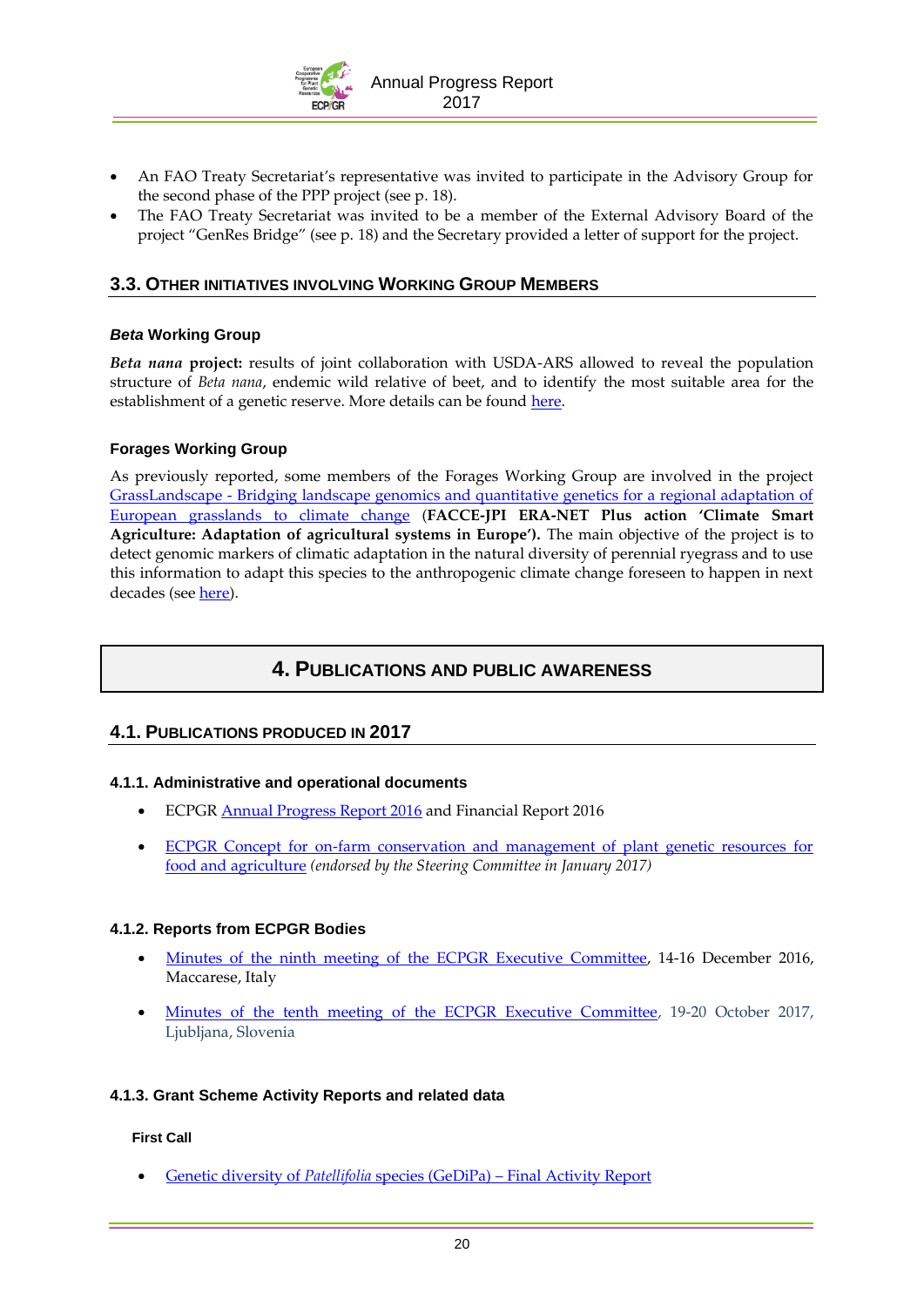

### **Second Call**

- [Report of the EURISCO Training Workshop 2016 -](http://www.ecpgr.cgiar.org/fileadmin/templates/ecpgr.org/upload/WG_UPLOADS_PHASE_IX/EURISCO_TRAINING2016/Eurisco_workshop_2016_final_Web.pdf) National Focal Points Regional Training [Workshop for Western Europe, 12](http://www.ecpgr.cgiar.org/fileadmin/templates/ecpgr.org/upload/WG_UPLOADS_PHASE_IX/EURISCO_TRAINING2016/Eurisco_workshop_2016_final_Web.pdf)–14 October 2016, Angers, France
- Crop wild relative conservation strategies [Planning and implementing national and regional](http://www.ecpgr.cgiar.org/fileadmin/bioversity/publications/pdfs/CWR_Workshop_2016_Proceedings_Final_web_24_04_2017.pdf)  [conservation strategies. Proceedings of a Joint Nordic/ECPGR Workshop, 19-22 September](http://www.ecpgr.cgiar.org/fileadmin/bioversity/publications/pdfs/CWR_Workshop_2016_Proceedings_Final_web_24_04_2017.pdf)  [2016, Vilnius, Lithuania](http://www.ecpgr.cgiar.org/fileadmin/bioversity/publications/pdfs/CWR_Workshop_2016_Proceedings_Final_web_24_04_2017.pdf)
- [Promoting implementation of national and regional crop wild relative \(CWR\) conservation](http://www.ecpgr.cgiar.org/fileadmin/templates/ecpgr.org/upload/WG_UPLOADS_PHASE_IX/WILD_SPECIES/CWR/Final_Activity_report__-_CWR_Conservation_strategies_FINAL_web_27_04_2017.pdf)  [strategies through sharing of knowledge and experience to create an integrated European](http://www.ecpgr.cgiar.org/fileadmin/templates/ecpgr.org/upload/WG_UPLOADS_PHASE_IX/WILD_SPECIES/CWR/Final_Activity_report__-_CWR_Conservation_strategies_FINAL_web_27_04_2017.pdf)  [strategy for CWR conservation \(CWR Conservation Strategies\)](http://www.ecpgr.cgiar.org/fileadmin/templates/ecpgr.org/upload/WG_UPLOADS_PHASE_IX/WILD_SPECIES/CWR/Final_Activity_report__-_CWR_Conservation_strategies_FINAL_web_27_04_2017.pdf) – Activity report
- [Increasing the efficiency of conservation of wild grapevine genetic resources in Europe](http://www.ecpgr.cgiar.org/resources/ecpgr-publications/publication/increasing-the-efficiency-of-conservation-of-wild-grapevine-genetic-resources-in-europe-inwigrape/)  (InWiGrape) - [Activity report](http://www.ecpgr.cgiar.org/resources/ecpgr-publications/publication/increasing-the-efficiency-of-conservation-of-wild-grapevine-genetic-resources-in-europe-inwigrape/)
- [InWIGrape Bibliography](http://www.ecpgr.cgiar.org/fileadmin/templates/ecpgr.org/upload/WG_UPLOADS_PHASE_IX/VITIS/InWiGrape/InWiGrape_Bibliography_Final_08_06_2017.xls)

### **Third Call**

- [Consequences of climate change for conserving leafy vegetable CWR in Europe \(CCLEAFY\) -](http://www.ecpgr.cgiar.org/fileadmin/templates/ecpgr.org/upload/WG_UPLOADS_PHASE_IX/LEAFY_VEGETABLES/Activity_Report_CCLEAFY_-__final_04_10_2017.pdf) [Activity report \(main document\)](http://www.ecpgr.cgiar.org/fileadmin/templates/ecpgr.org/upload/WG_UPLOADS_PHASE_IX/LEAFY_VEGETABLES/Activity_Report_CCLEAFY_-__final_04_10_2017.pdf)
- [Consequences of climate change for conserving leafy vegetable CWR in Europe \(CCLEAFY\) -](http://www.ecpgr.cgiar.org/fileadmin/templates/ecpgr.org/upload/WG_UPLOADS_PHASE_IX/LEAFY_VEGETABLES/Activity_Report_CCLEAFY_-_Appendices_final_04_10_2017.pdf) [Activity report \(appendices\)](http://www.ecpgr.cgiar.org/fileadmin/templates/ecpgr.org/upload/WG_UPLOADS_PHASE_IX/LEAFY_VEGETABLES/Activity_Report_CCLEAFY_-_Appendices_final_04_10_2017.pdf)
- [Report of the EURISCO Training Workshop 2017. National Focal Points Regional Training](http://www.ecpgr.cgiar.org/fileadmin/bioversity/publications/pdfs/EURISCO_workshop_2017_final_web.pdf)  Workshop for Central Europe, 12–[14 September 2017, Gatersleben, Germany](http://www.ecpgr.cgiar.org/fileadmin/bioversity/publications/pdfs/EURISCO_workshop_2017_final_web.pdf)

### **Fourth Call**

- [Report of the GRIN-Global Workshop 2017 for European Genebanks -](http://www.ecpgr.cgiar.org/resources/ecpgr-publications/publication/report-of-the-grin-global-workshop-2017-for-european-genebanks-29-31-august-2017-prague-czech-re/) 29-31 August 2017, [Prague, Czech Republic](http://www.ecpgr.cgiar.org/resources/ecpgr-publications/publication/report-of-the-grin-global-workshop-2017-for-european-genebanks-29-31-august-2017-prague-czech-re/)
- [Meeting Report of the ECPGR Activity "CarrotDiverse", 4](http://www.ecpgr.cgiar.org/fileadmin/templates/ecpgr.org/upload/WG_UPLOADS_PHASE_IX/UMBELLIFERS/CarrotDiverse_Meeting_Notes_Braga_2017_final.pdf)-5 July 2017, Braga, Portugal

### **4.1.4. Private Public Partnerships (PPP) project**

- [Private Public Partnerships for the use of Plant Genetic Resources for Food and Agriculture.](http://www.ecpgr.cgiar.org/resources/ecpgr-publications/publication/private-public-partnerships-for-the-use-of-plant-genetic-resources-for-food-and-agriculture-2017/) Report of a Workshop, 7-9 June 2017, Bonn, Germany
- [Private Public Partnerships for the use of Plant Genetic Resources for Food and Agriculture](http://www.ecpgr.cgiar.org/resources/ppp-private-public-partnerships/ppp-workshop-phase-ii/)  [Phase II.](http://www.ecpgr.cgiar.org/resources/ppp-private-public-partnerships/ppp-workshop-phase-ii/) Report of the First workshop, 12-13 October 2017, Rome, Italy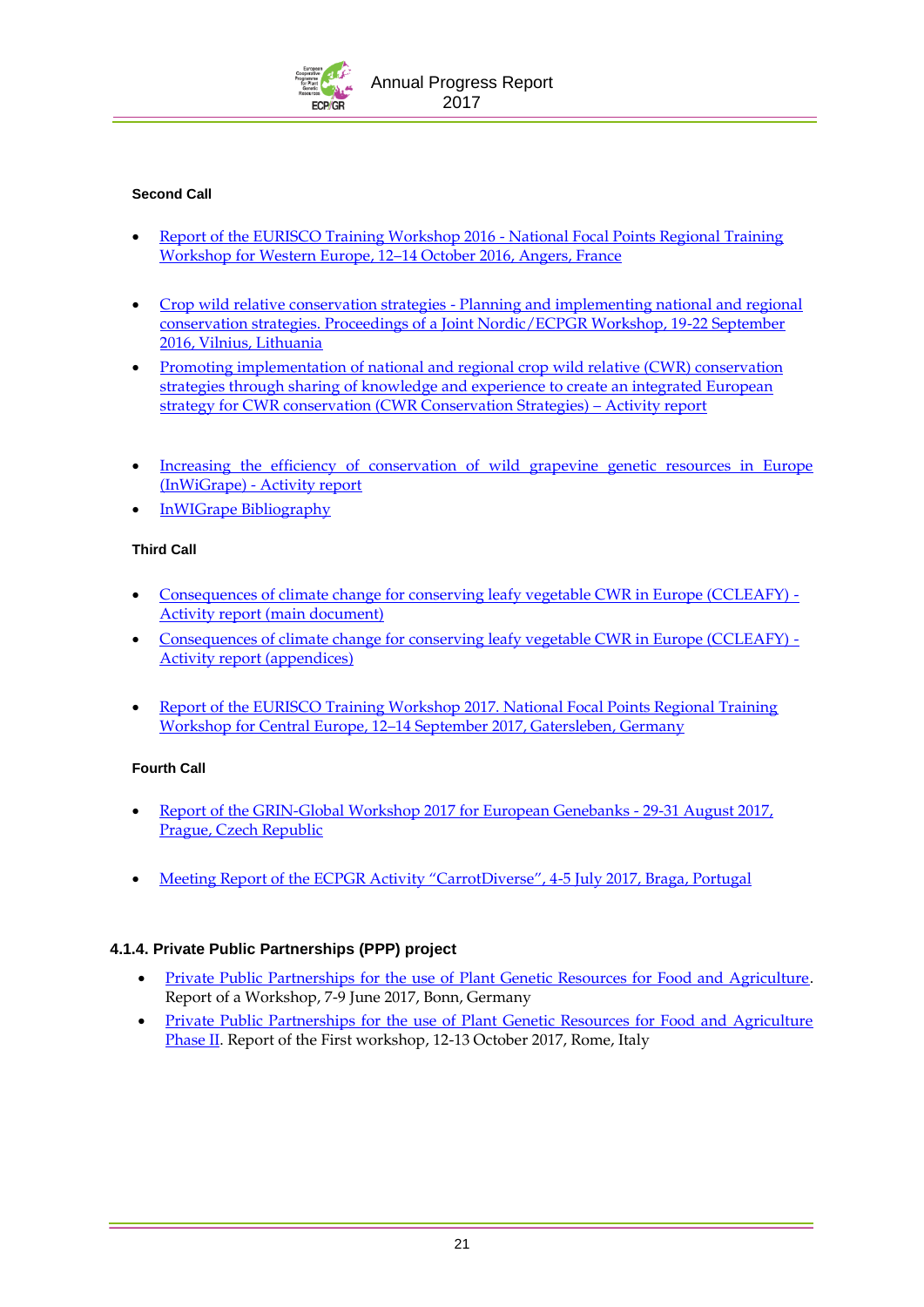

### **4.1.5. ECPGR Information Bulletin**

As of 2017, the bulletin will be issued three times a year. The bulletin was published in February (issue no. 10), June (no. 11) and October (no. 12).

The bulletin is distributed by email to all Steering Committee and WG members and is also available [online.](http://www.ecpgr.cgiar.org/resources/ecpgr-information-bulletin/)

### **4.1.6. External publications with contribution from Secretariat**

- Hjeltnes SH, Giovannini D, Blouin M, Benedikova D, Drogoudi P, Höfer M, Lacis G, Ognjanov V, Lateur M, **Engels JM**, **Maggioni L**. 2017. PRUNDOC – a project to define accessions for the European Collection. Acta Horticulturae 1175: 19-24. DOI: [10.17660/ActaHortic.2017.1175.5](https://doi.org/10.17660/ActaHortic.2017.1175.5)
- **Maggioni L**, von Bothmer R, Poulsen G, **Lipman E**. 2017. Domestication, diversity and use of *Brassica oleracea* L., based on ancient Greek and Latin texts. Genetic Resources and Crop Evolution 65(1):137-159
- Zdunić G, Maul E, Eiras Dias JEJ, Muñoz Organero G, Carka F, Maletić E, Savvides S, Jahnke GG, Nagy ZA, Nikolić D, Ivanišević D, Beleski K, Maraš V, Mugoša M, Kodzulovic V, Radić T, Hančević K, Mucalo A, Lukšić K, Butorac L, **Maggioni L**, Schneider A, Schreiber T, Lacombe T. 2017. Guiding principles for identification, evaluation and conservation of *Vitis vinifera* subsp. *sylvestris*. Vitis 56 (3):127–131.

### **4.2. PARTICIPATION IN INTERNATIONAL MEETINGS**

The Secretary, ExCo Chair and/or other ECPGR members represented ECPGR in the meetings listed below, offering presentations and/or contributing to project planning. The relevant presentations are available from the ECPGR website [\(here\)](http://www.ecpgr.cgiar.org/resources/presentations/). Further details can be found in the Information Bulletins (available **here**).

 **8–11 May 2017, Montpellier, France** [EUCARPIA Genetic Resources 2017](https://symposium.inra.fr/eucarpiageneticresources2017/)

**Crop diversification in a changing world: Mobilizing the green gold of plant genetic resources** The conference was organized by the European Association for Research on Plant Breeding (EUCARPIA) Genetic Resources section, in association with ECPGR.

- **13-14 June 2017, FAO Headquarters, Rome** [Second meeting of the Scientific Advisory Committee \(SAC\) on Article 17 \(GLIS\) of the](http://www.fao.org/plant-treaty/meetings/meetings-detail/en/c/853660/)  [International Treaty on Plant Genetic Resources for Food and Agriculture](http://www.fao.org/plant-treaty/meetings/meetings-detail/en/c/853660/)
- **26-27 August 2017, Tallinn, Estonia** [23rd meeting of the Assembly of European National Coordinators for Animal Genetic Resources.](https://www.rfp-europe.org/assembly/list-of-meetings/tallinn-2017/assembly-meeting/)
- **13-14 September 2017, Meise, Belgium Annual Genebank Meeting of the CGIAR Genebank Platform**
- **6-8 November 2017, Rome, Italy Horizon2020 Coordination and Support Action SFS-28-2018 AgroForest Bridge – Joining forces for GenRes and biodiversity management**
- **7 December 2017, Brussels, Belgium Public hearing on "Genetic diversity, conservation and crop wild relatives" at the European Parliament (Agriculture and Rural Development Committee)**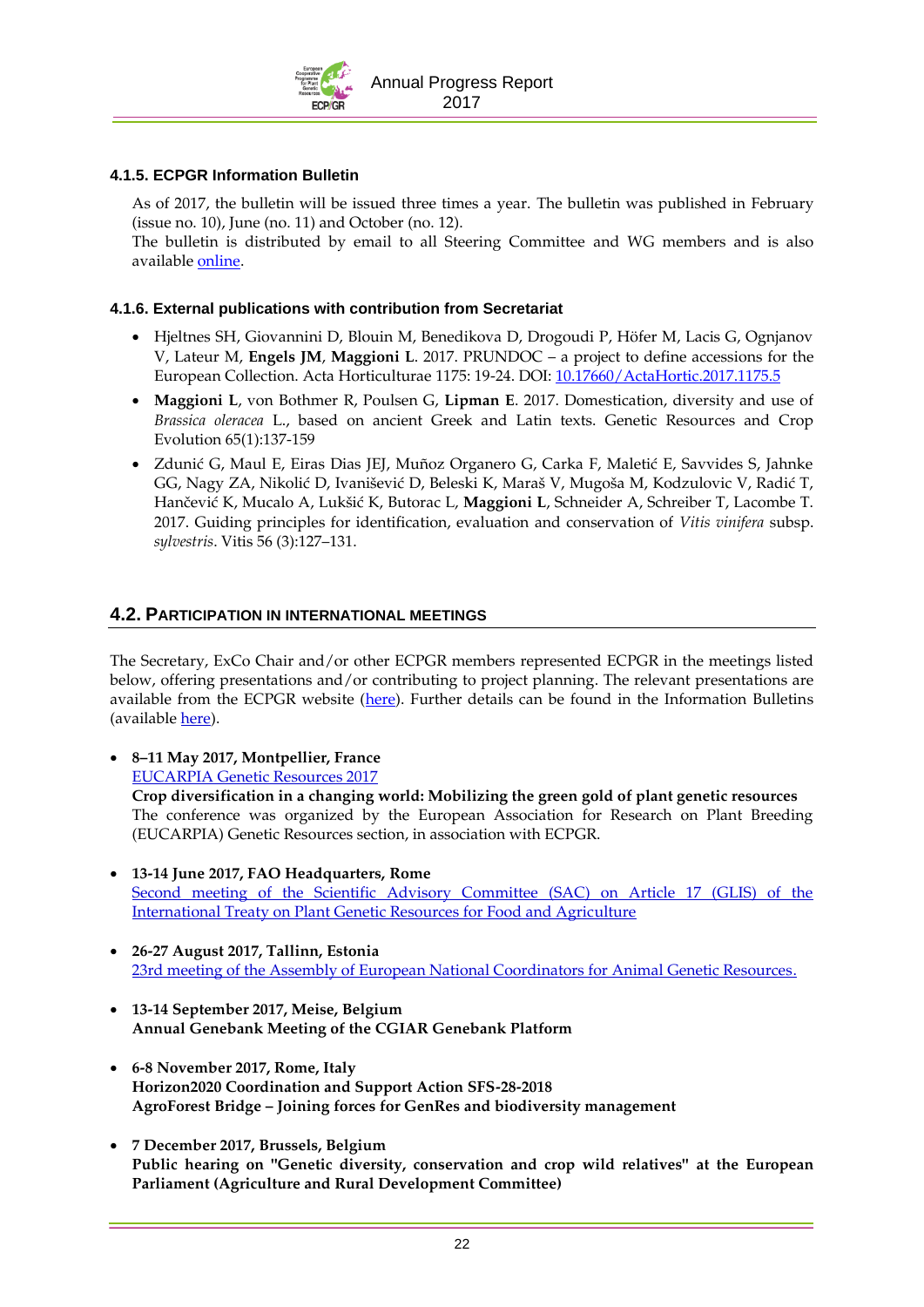

# **5. MEETINGS HELD IN 2017**

# **5.1. GRANT SCHEME ACTIVITIES**

(Meetings are listed below in chronological order)

- [LINKAGES](http://www.ecpgr.cgiar.org/working-groups/on-farm-conservation/linkages/) Assessing linkages between genebanks and direct users planning meeting, 12 January 2017, Maccarese, Italy
- Joint workshop of the [ForageDataAccess](http://www.ecpgr.cgiar.org/working-groups/forages/foragedataaccess/) an[d Barley C&E Data](http://www.ecpgr.cgiar.org/working-groups/barley/barley-ce-data/) Activities, 14-16 March 2017, Malmö, Sweden
- [SMARTLEG](http://www.ecpgr.cgiar.org/working-groups/grain-legumes/smartleg/) meeting, 25-26 April 2017, Ljubljana, Slovenia
- [Pomefruit C&E](http://www.ecpgr.cgiar.org/working-groups/maluspyrus/) meeting, 26-27 April 2017, Gembloux, Belgium
- [MAPEUROCOLLECTION](http://www.ecpgr.cgiar.org/working-groups/medicinal-and-aromatic-plants/map-eurocollection/) meeting, 27-28 April 2017, Braga, Portugal
- [CarrotDiverse](http://www.ecpgr.cgiar.org/working-groups/umbellifer-crops/carrotdiverse/) First meeting, 2017, 4-5 July 2017, Braga, Portugal
- [SafeAlliDiv](http://www.ecpgr.cgiar.org/working-groups/allium/safeallidiv/) first meeting 2017, 11-12 July 2017, Tallinn, Estonia
- [GRIN-Global](http://www.ecpgr.cgiar.org/working-groups/documentation-information/grin-global/) workshop for European genebanks, 29-31 August 2017, Prague, Czechia
- [EURISCO National Focal Points Regional Training Workshop 2017,](http://www.ecpgr.cgiar.org/working-groups/documentation-information/eurisco-national-focal-points-training-workshop-2017/) 12-14 September 2017, Gatersleben, Germany
- [TRISECA](http://www.ecpgr.cgiar.org/working-groups/wheat/triseca/) meeting, 3-4 October 2017, Radzików, Poland
- [GrapeOnFarm](http://www.ecpgr.cgiar.org/working-groups/vitis/grapeonfarm/) meeting, 10 October 2017, Geilweilerhof, Germany
- [ECPGR Networking,](http://www.ecpgr.cgiar.org/working-groups/common-working-group-activities/ecpgr-networking/) 17-18 October 2017, Ljubljana, Slovenia

# **5.2. MEETINGS OF ECPGR BODIES**

• [Tenth meeting of the ECPGR Executive Committee,](http://www.ecpgr.cgiar.org/about-ecpgr/executive-committee/tenth-meeting/) 19-20 October 2017, Ljubljana, Slovenia

# **5.3. MEETINGS OF THE PRIVATE PUBLIC PARTNERSHIPS (PPP) PROJECT**

- [Private Public Partnerships Workshop,](http://www.ecpgr.cgiar.org/resources/ppp-private-public-partnerships/ppp-workshop/) 7-9 June 2017, Bonn, Germany
- [Private Public Partnerships Workshop -](http://www.ecpgr.cgiar.org/resources/ppp-private-public-partnerships/ppp-workshop-phase-ii/) Second Phase, 12-13 October 2017, Maccarese, Italy